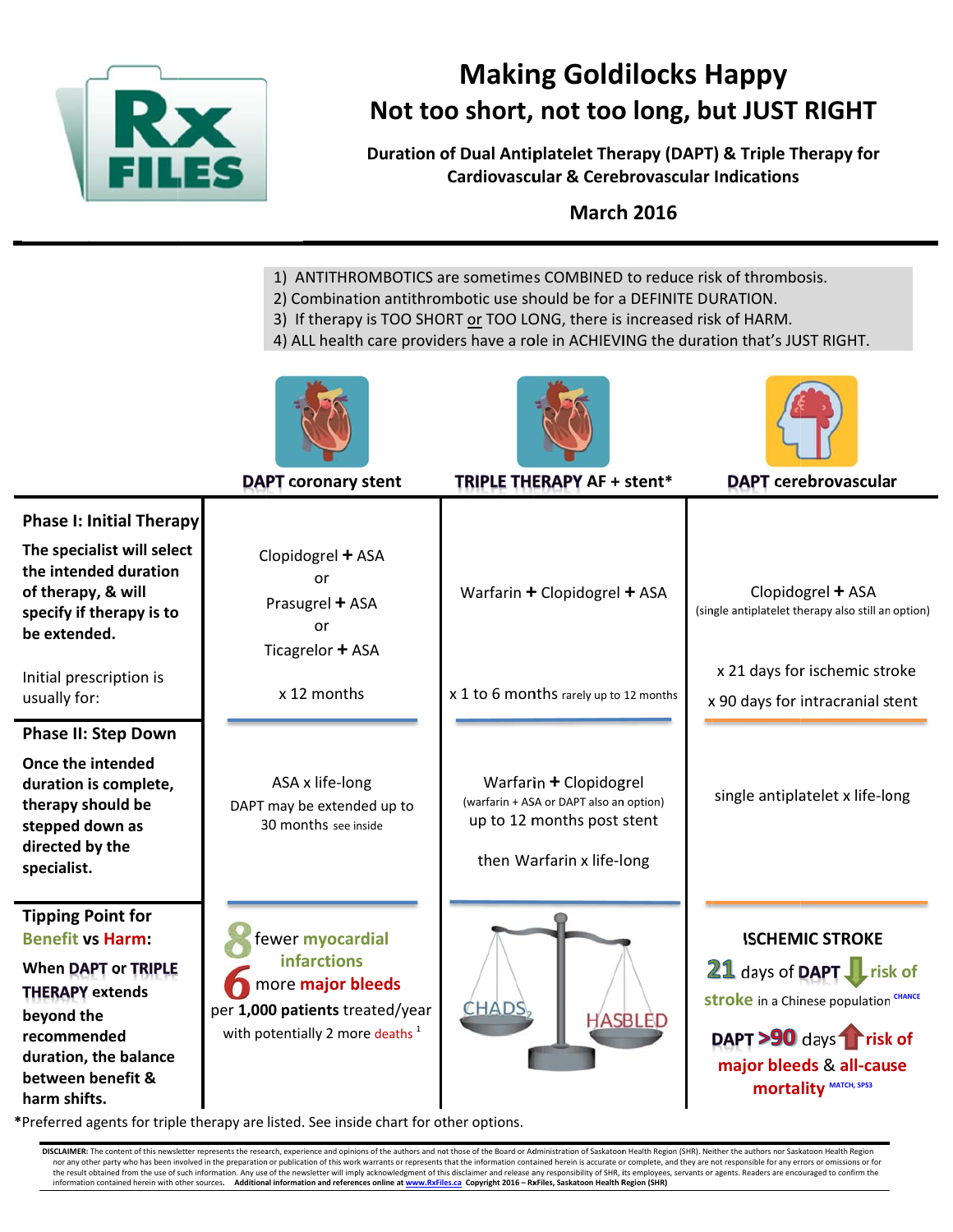# SUGGESTED SYSTEM CHANGES TO PROMOTE ADHERENCE & APPROPRIATE DURATION

- $\boxtimes$  Specialist: write the indication, intended duration & directions for step-down therapy on the original prescription & consult note
- ☑ Primary Care Prescriber: enter the indication, intended duration & step-down therapy into the patient chart paper/electronic medical record

 $\boxtimes$  Pharmacist:

- enter indication, intended duration & step-down therapy into the patient profile
- add the intended duration to the prescription label
- may send refill requests to the primary care prescriber if the specialist indicated life-long therapy (rare, see below)



- $\boxtimes$  identify & address reversible causes of non-adherence
- $\boxtimes$  ensure the patient is taking ASA as part of the **DAPT** or **TRIPLE THERAPY** regimen
- $\boxtimes$  use a **proton-pump inhibitor** for patients at high risk of a GI bleed: (potential drug interaction between clopidogrel & (es)omeprazole; conflicting evidence)
	- all patients while on TRIPLE THERAPY
	- those on DAPT with a high risk of a GI bleed  $\bullet$
	- reassess need for the PPI when therapy is stepped down

Harms of starting too late / stopping too early for patients who are on DAPT after a coronary stent is inserted:

- a delay in filling the initial **DAPT** prescription even >1 day after discharge  $\Gamma$  the risk of  $\bullet$ mortality & MI NNH=16<sup>2</sup>
- premature discontinuation of DAPT the risk of stent thrombosis, especially within the first 6 months of therapy

# IF YOU IDENTIFY PATIENTS WHO HAVE BEEN ON:

Try

Anothe

TWICE ONCE<br>DAILY DAILY

# **CARDIAC: DAPT** for > 12 months or TRIPLE THERAPY > 6 months **CEREBROVASCULAR:**

**DAPT** for >21 days ischemic stroke or >90 days intracranial stent

# Find out:

- $\Box$  What is the indication?
- $\Box$  How long has the patient been on DAPT or TRIPLE THERAPY?
- $\Box$  What was the intended duration? Has the specialist extended therapy or indicated it was life-long?
- $\Box$  Has a new event occurred since therapy was started?

Primary care prescribers should consider discontinuing DAPT or TRIPLE THERAPY if therapy is beyond the intended duration, & the specialist has not extended treatment. Too long may do more harm than good (see front cover).



- In select cases, DAPT may be prescribed as life-long therapy. For example:
- $\Box$  Atrial fibrillation patients with a CHADS<sub>2</sub> score  $\leq$ 1 (risk factors change over time), or who are unable to take an oral anticoagulant e.g. warfarin, apixaban, dabigatran, rivaroxaban
- $\Box$  Patients with a history of recurrent cardiovascular or cerebrovascular events
- $\Box$  Patients with peripheral artery disease who are at high vascular risk & low bleed
	- risk (ASA or clopidogrel preferred over DAPT)
- 1. Spencer FA, Prasad M, Vandvik PO, et al. Longer- Versus Shorter-Duration Dual-Antiplatelet Therapy After Drug-Eluting Stent Placement: A Systematic Review and Meta-analysis. Ann Intern Med. 2015 Jul 21;163(2):118-26. 2. Ho PM, Tsai TT, Maddox TM, et al. Delays in filling clopidogrel prescription after hospital discharge and adverse outcomes after drug-eluting stent implantation: implications for transitions of care. Circ Cardiovasc Qua Outcomes. 2010 May;3(3):261-6.





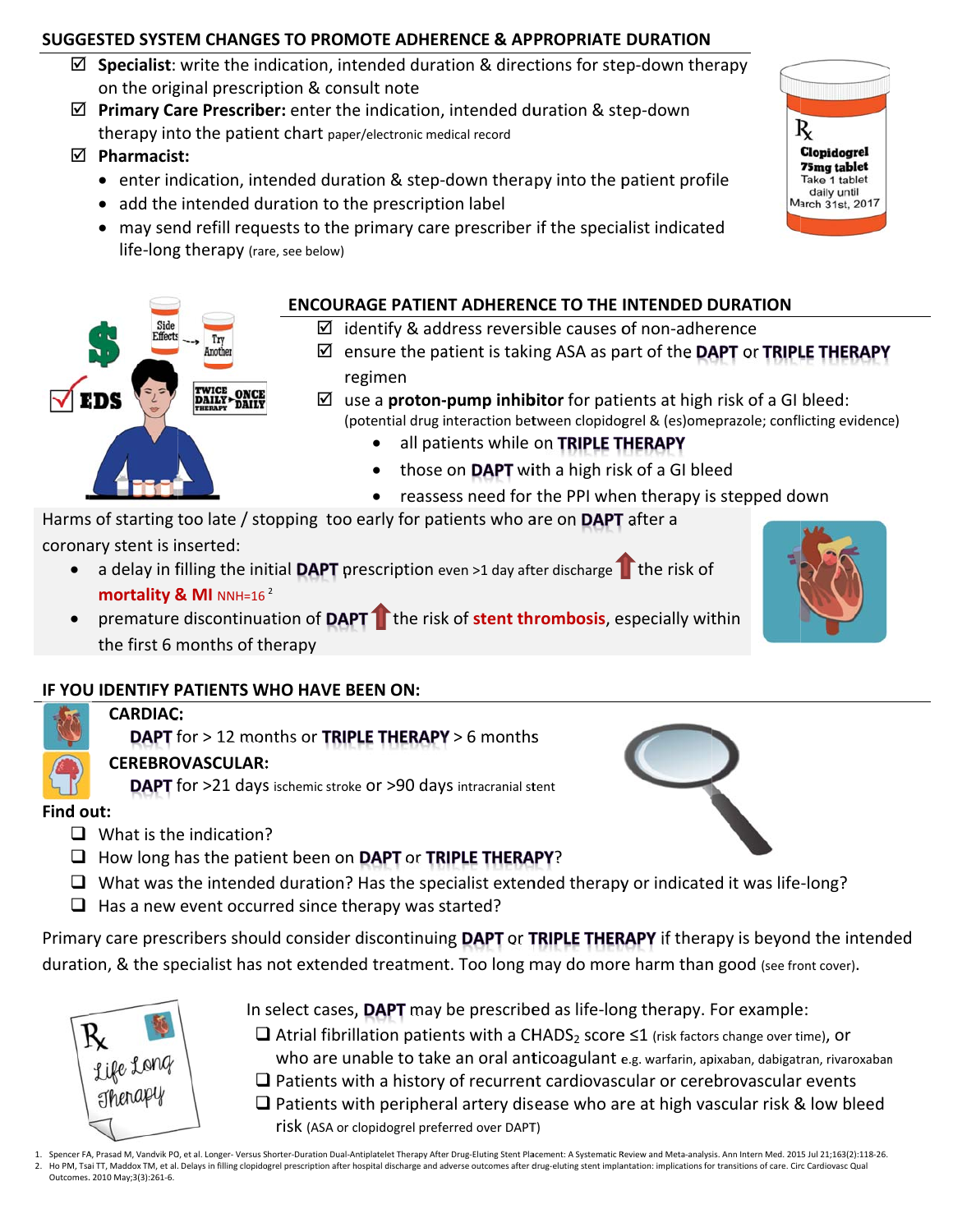### **DURATION of DUAL ANTIPLATELET THERAPY (DAPT) & TRIPLE THERAPY (TT)** L Kosar MSc, K Koziol BSP, A Martens BSP, D Shmyr BSP © www.RxFiles.ca Apr 2016

The focus of this chart is the duration of therapy. A specialist will select the intended duration of therapy when initiating treatment. If the duration of therapy is unclear/unknown, the specialist should be consulted. Optimize risk factor management (e.g. <mark>weight loss, smoking cessation, healthy eating, exercise</mark>, BP/BG/lipid control) to help ↓ the risk of subsequent cardiac &/or cerebrovascular events.

|                                                                                                                                                                                                       | <b>DAPT: CARDIOVASCULAR INDICATIONS</b>                                                                                                                                                                                                   |                                        |                       | see Online Extras for Strength of Recommendations/Levels of Evidence |                                                                                                                                                           |                                                                                                                                                                                                                                         |  |  |
|-------------------------------------------------------------------------------------------------------------------------------------------------------------------------------------------------------|-------------------------------------------------------------------------------------------------------------------------------------------------------------------------------------------------------------------------------------------|----------------------------------------|-----------------------|----------------------------------------------------------------------|-----------------------------------------------------------------------------------------------------------------------------------------------------------|-----------------------------------------------------------------------------------------------------------------------------------------------------------------------------------------------------------------------------------------|--|--|
| <b>INDICATION</b>                                                                                                                                                                                     | <b>THERAPEUTIC OPTIONS &amp;</b>                                                                                                                                                                                                          | <b>MINIMUM DURATION</b>                | <b>STANDARD</b>       |                                                                      | <b>COMMENTS</b>                                                                                                                                           |                                                                                                                                                                                                                                         |  |  |
|                                                                                                                                                                                                       | <b>MAINTENANCE DOSES</b>                                                                                                                                                                                                                  | need compelling reason                 | <b>DURATION</b>       |                                                                      | Reset the clock with any new ACS event. ASA indefinitely once DAPT complete.                                                                              |                                                                                                                                                                                                                                         |  |  |
| <b>Coronary Stent +</b>                                                                                                                                                                               | ASA 81mg po daily +                                                                                                                                                                                                                       | <b>BMS: 2-4 weeks</b>                  | 6-12 months,          |                                                                      | Stent thrombosis (ST) can lead to MI &/or death. DAPT $\bigvee$ risk of recurrent MI & ST after stent placement.                                          |                                                                                                                                                                                                                                         |  |  |
| Stable CAD /                                                                                                                                                                                          | Clopidogrel 75mg po daily                                                                                                                                                                                                                 | DES: 3-6 months                        | then ASA              |                                                                      | The majority of patients will receive a standard duration of DAPT x 12 months after a coronary stent.                                                     |                                                                                                                                                                                                                                         |  |  |
| <b>Elective PCI</b>                                                                                                                                                                                   |                                                                                                                                                                                                                                           |                                        |                       |                                                                      | BARE-METAL (BMS) vs DRUG-ELUTING (DES) STENTS:                                                                                                            |                                                                                                                                                                                                                                         |  |  |
| <b>Coronary Stent +</b>                                                                                                                                                                               | ASA 81mg po daily +                                                                                                                                                                                                                       | <b>BMS: 1 month</b>                    | 12 months,            |                                                                      |                                                                                                                                                           | Compared to BMS, DES $\vee$ the risk of in-stent restenosis & the need for target vessel revascularization procedures.                                                                                                                  |  |  |
| <b>NSTEACS</b><br>(UA or NSTEMI)                                                                                                                                                                      | Clopidogrel* 75mg po daily                                                                                                                                                                                                                | DES: 3-6 months                        | then ASA              |                                                                      | <b>I</b> 1 <sup>st</sup> generation DES (G <sub>1</sub> DES, e.g. paclitaxel) $\uparrow$ risk of very late ST (VL-ST, i.e. >1 year post procedure) with a |                                                                                                                                                                                                                                         |  |  |
|                                                                                                                                                                                                       | *may be given as 150mg daily<br>for first 6 days CURRENT-OASIS                                                                                                                                                                            |                                        |                       |                                                                      | comparable rate of MI & potential $\overline{\mathsf{V}}$ death. G <sub>1</sub> DES are no longer used in Canada.                                         |                                                                                                                                                                                                                                         |  |  |
|                                                                                                                                                                                                       |                                                                                                                                                                                                                                           |                                        |                       |                                                                      |                                                                                                                                                           | Rewer generation DES (new-DES, e.g. everolimus) have less risk of VL-ST vs G <sub>1</sub> DES, with a similar rate to BMS.                                                                                                              |  |  |
|                                                                                                                                                                                                       | ASA 81mg po daily +                                                                                                                                                                                                                       |                                        |                       |                                                                      | RISK OF STENT THROMBOSIS: (rare after 1 year, but potentially fatal)                                                                                      | - Incidence: at 1 year: ~1% similar across stent types; between 1 & 3 years: BMS 0.05%, new-DES 0.04%, & G <sub>1</sub> DES 0.3%.                                                                                                       |  |  |
| <b>Coronary Stent +</b>                                                                                                                                                                               | Prasugrel 10mg po daily                                                                                                                                                                                                                   | 12 months, then ASA                    |                       |                                                                      | Premature discontinuation of DAPT, especially within the first 6 months, $\uparrow$ risk of stent thrombosis.                                             |                                                                                                                                                                                                                                         |  |  |
| <b>STEMI</b>                                                                                                                                                                                          | or                                                                                                                                                                                                                                        |                                        |                       |                                                                      | BALANCING the RISK of THROMBOSIS with the RISK of MAJOR BLEEDING                                                                                          |                                                                                                                                                                                                                                         |  |  |
|                                                                                                                                                                                                       | ASA 81mg po daily +                                                                                                                                                                                                                       |                                        |                       |                                                                      | Duration of DAPT <12 Months: would be considered by the cardiologist if there is a compelling reason, e.g.:                                               |                                                                                                                                                                                                                                         |  |  |
|                                                                                                                                                                                                       | Ticagrelor 90mg po BID                                                                                                                                                                                                                    |                                        |                       |                                                                      | ■ high bleed risk/low thrombosis risk (e.g. BMS)                                                                                                          | • surgery requiring tx interruption (see Perioperative Chart)                                                                                                                                                                           |  |  |
|                                                                                                                                                                                                       |                                                                                                                                                                                                                                           |                                        |                       |                                                                      |                                                                                                                                                           | " bleed while on DAPT (resume DAPT/SAPT when safe) " need for an oral anticoagulant (see TT section on next pg)                                                                                                                         |  |  |
|                                                                                                                                                                                                       | Clopidogrel vs Prasugrel vs Ticagrelor: why might a cardiologist select one                                                                                                                                                               |                                        |                       |                                                                      |                                                                                                                                                           | If the cardiologist reduces the duration of DAPT, reassure the patient the risk outweighed the benefit. A meta-                                                                                                                         |  |  |
|                                                                                                                                                                                                       | over the other for patients with coronary stents?<br>CCS'12 recommend ticagrelor or prasugrel over clopidogrel, based on:                                                                                                                 |                                        |                       |                                                                      |                                                                                                                                                           | analysis comparing 3-6 vs 12 months of DAPT (majority new-DES) found no difference in benefits (MI, ST, all-cause                                                                                                                       |  |  |
|                                                                                                                                                                                                       | - PLATO: Ticagrelor vs clopidogrel in ACS (~60% coronary stent) x 12 months                                                                                                                                                               |                                        |                       |                                                                      |                                                                                                                                                           | mortality) or major bleeds (OR 0.61, 95% CI 0.35-1.03). Shorter DAPT ↓ all bleeding (OR 0.59, 95% CI 0.44-0.79).                                                                                                                        |  |  |
|                                                                                                                                                                                                       | ■ Ticagrelor $\sqrt{ }$ risk of vascular death/MI/stroke NNT=53, $\uparrow$ risk of bleeding                                                                                                                                              |                                        |                       |                                                                      | <b>Duration of DAPT &gt;12 Months evidence is primarily with DES and ASA + clopidogrel</b> DAPT, ARTIC-Interruption, DES-LATE                             |                                                                                                                                                                                                                                         |  |  |
|                                                                                                                                                                                                       | (non-CABG major bleeding NNH=167, & fatal bleeding [non-intracranial                                                                                                                                                                      |                                        |                       |                                                                      | Guidelines suggest DAPT > 1 year in pts with a high risk of thrombosis & low risk of bleed; CCS'12 (CR/LQ), ESC (IIb,A), USA (IIb,C)                      |                                                                                                                                                                                                                                         |  |  |
|                                                                                                                                                                                                       | NNH=500, intrancranial NNH=1112]), 个risk of dyspnea NNH=17                                                                                                                                                                                |                                        |                       |                                                                      |                                                                                                                                                           | but very high risk individuals were excluded from trials that assessed extended duration. DAPT, ARTIC-Interruption, DES-LATE                                                                                                            |  |  |
|                                                                                                                                                                                                       | - TRITON: Prasugrel vs clopidogrel in ACS+PCI (~95% coronary stent) x 14.5mos                                                                                                                                                             |                                        |                       |                                                                      |                                                                                                                                                           | Several meta-analyses have compared standard DAPT (12 months) to extended DAPT (>12 months), ~50% new-DES.                                                                                                                              |  |  |
|                                                                                                                                                                                                       | ■ Prasugrel $\sqrt{ }$ risk of vascular death/MI/stroke NNT=46, $\uparrow$ risk of bleeding                                                                                                                                               |                                        |                       |                                                                      | ■ Benefit: $\sqrt{\ }$ risk of MI ARR 1-1.4%, NNT=71-100, $\sqrt{\ }$ risk of ST ARR 0.6-0.7%, NNT=143-167                                                |                                                                                                                                                                                                                                         |  |  |
|                                                                                                                                                                                                       | (major NNH=167, life-threatening NNH=200 or fatal NNH=334 bleed).                                                                                                                                                                         |                                        |                       |                                                                      |                                                                                                                                                           | ■ Harm: 个 major bleed risk ARI 0.7-1.1% NNH=91-143, may 个 all-cause mortality ARI 0.4% NNH=250 see RxFiles 0.8A                                                                                                                         |  |  |
|                                                                                                                                                                                                       | Prasugrel: only indicated in ACS patients who undergo PCI. It is                                                                                                                                                                          |                                        |                       |                                                                      | • DAPT did not show a reduction in the risk of CV mortality or stroke.                                                                                    |                                                                                                                                                                                                                                         |  |  |
|                                                                                                                                                                                                       | contraindicated in patients with a history of stroke/TIA. For patients <60kg                                                                                                                                                              |                                        |                       |                                                                      |                                                                                                                                                           | " Longer DAPT 12-36mos, vs shorter 3-12mos: 8 fewer MIs, 6 more major bleeds, & potentially 2 more deaths/1000 pts.<br>After 1 year of DAPT, a cardiologist may decide to extend DAPT up to 30 months in those who received a DES, were |  |  |
|                                                                                                                                                                                                       | or 275 years old, could consider 5mg once daily, <sup>CCS'12</sup> however this dose has                                                                                                                                                  |                                        |                       |                                                                      |                                                                                                                                                           | compliant & were <b>event-free after 12 months of DAPT</b> (i.e. no MI, ST, stroke, repeat revascularization, or major                                                                                                                  |  |  |
|                                                                                                                                                                                                       | never been studied & the 10mg tablet is not scored.                                                                                                                                                                                       |                                        |                       |                                                                      |                                                                                                                                                           | bleed), based on the DAPT study (12 vs 30 months of DAPT, see RxFiles Trial Summary). DAPT-BMS: no benefit.                                                                                                                             |  |  |
|                                                                                                                                                                                                       | Cost: DAPT x 1 month with clopidogrel \$30, prasugrel \$104, ticagrelor \$113                                                                                                                                                             |                                        |                       |                                                                      |                                                                                                                                                           | <b>• DAPT</b> Score Calculator: validated tool to help identify those who may benefit for DAPT >1 year. See Online Extras.                                                                                                              |  |  |
| $ACS + CABG +$                                                                                                                                                                                        | ASA 81mg po daily +                                                                                                                                                                                                                       | No stent: 6 - 12 months, then ASA      |                       |                                                                      | Ticagrelor preferred over clopidogrel, CCS'12 (SR/HQ) based on PLATO (10% underwent CABG).                                                                |                                                                                                                                                                                                                                         |  |  |
| <b>Coronary Stent</b>                                                                                                                                                                                 | clopidogrel 75mg po daily                                                                                                                                                                                                                 | Stent: 12 months, then ASA             |                       |                                                                      | Prasugrel not recommended due to very little evidence.                                                                                                    |                                                                                                                                                                                                                                         |  |  |
| <b>ACS Medically</b>                                                                                                                                                                                  | <sub>or</sub>                                                                                                                                                                                                                             | If using clopidogrel:                  |                       |                                                                      | <b>Ticagrelor</b> preferred over <b>clopidogrel</b> , $\frac{ccs_{12}(SR/HQ)}{d}$ based on <b>PLATO</b> (~25% were medically managed).                    |                                                                                                                                                                                                                                         |  |  |
| <b>Managed</b>                                                                                                                                                                                        | ASA 81mg po daily +                                                                                                                                                                                                                       | <b>NSTEACS: 1 month</b>                | 12 months<br>then ASA |                                                                      | Prasugrel not recommended; TRILOGY failed to show a benefit in this population, vs clopidogrel.                                                           |                                                                                                                                                                                                                                         |  |  |
| (i.e. no PCI or CABG)                                                                                                                                                                                 | ticagrelor 90mg po BID                                                                                                                                                                                                                    | STEMI: 14 to 30 days                   |                       |                                                                      | Use of fibrinolytics: clopidogrel is recommended. CLARITY                                                                                                 |                                                                                                                                                                                                                                         |  |  |
| <b>Peripheral Artery</b>                                                                                                                                                                              | ASA 81mg po daily ±                                                                                                                                                                                                                       | Long-term therapy with                 |                       |                                                                      |                                                                                                                                                           | No stent: ASA, or clopidogrel, preferred. Limited evidence with DAPT. CHARISMA May consider in individuals who are                                                                                                                      |  |  |
| <b>Disease</b> no stent                                                                                                                                                                               | clopidogrel 75mg po daily                                                                                                                                                                                                                 | single antiplatelet preferred, or DAPT |                       |                                                                      |                                                                                                                                                           | high vascular risk (e.g. DM, diabetic nephropathy, ABI <0.9, asymptomatic carotid stenosis ≥70%) & low bleed risk.                                                                                                                      |  |  |
|                                                                                                                                                                                                       |                                                                                                                                                                                                                                           |                                        |                       |                                                                      | Below knee bypass with prosthetic graft: may consider DAPT with clopidogrel x 1 year. CASPAF                                                              |                                                                                                                                                                                                                                         |  |  |
| BLEEDING KISK                                                                                                                                                                                         |                                                                                                                                                                                                                                           |                                        |                       |                                                                      | <b>GASTROPROTECTION</b> 1/2 to 2/3 of bleeds caused by DAPT are GI bleeds                                                                                 | Consider a PPI for those on DAPT with a higher than average risk of a GI bleed: ESC'15 NSTEACS (IB)                                                                                                                                     |  |  |
|                                                                                                                                                                                                       | Bleeding $\uparrow$ risk of morbidity & mortality, from fatal bleeds to nuisance bleeding which can lead to<br>premature discontinuation of DAPT resulting in $\triangle$ risk of harm (e.g. $\triangle$ risk of ST post-coronary stent). |                                        |                       |                                                                      | • history of GI ulcer/bleed, or                                                                                                                           | . ≥2 of the following risk factors: age ≥65 years                                                                                                                                                                                       |  |  |
|                                                                                                                                                                                                       |                                                                                                                                                                                                                                           |                                        |                       |                                                                      | • anticoagulant therapy (i.e. TT), or                                                                                                                     | old, dyspepsia, GERD, H.pylori infection, or                                                                                                                                                                                            |  |  |
| Unfortunately, there are no validated risk scores for estimating bleeding when DAPT is initiated.<br>" DAPT for coronary stents: the DAPT Score Calculator is a validated tool which compares risk of |                                                                                                                                                                                                                                           |                                        |                       |                                                                      | • chronic NSAID or corticosteroid use, or                                                                                                                 | chronic alcohol use (others: SSRI use, smoking)                                                                                                                                                                                         |  |  |
| thrombosis to bleeding, if considering therapy >1 year. The HASBLED & REACH scores may                                                                                                                |                                                                                                                                                                                                                                           |                                        |                       |                                                                      |                                                                                                                                                           | Omeprazole (& esomeprazole) may prevent CYP 2C19 conversion of clopidogrel to its active form.                                                                                                                                          |  |  |
| provide perspective on bleeding risk factors, but limitations exist. See Online Extras.                                                                                                               |                                                                                                                                                                                                                                           |                                        |                       |                                                                      |                                                                                                                                                           | Some evidence suggests this is not clinically significant. Consider pantoprazole, rabeprazole or                                                                                                                                        |  |  |
|                                                                                                                                                                                                       | $\uparrow$ risk of bleeding with prasugrel & ticagrelor (ticagrelor CI if history of intracranial bleed).                                                                                                                                 |                                        |                       |                                                                      | lansoprazole. Reassess need for PPI when DAPT is stopped.                                                                                                 |                                                                                                                                                                                                                                         |  |  |

There may be a small  $\Upsilon$  risk in ischemic events when DAPT d/c; risk of ST  $\Upsilon$  0.4% to 0.7% & MI  $\Upsilon$  2% to 3% 3 months after DAPT stopped. DAPT stopped if rebound ischemic or unmasking delayed endothelialization. Restarting DAPT after initial tx complete: Clopidogrel + ASA: no benefit. <sup>CHARISMA</sup> Ticagrelor 60mg BID (not available in Canada) vs placebo x3yrs ↓ death/ MI/stroke NNT=77 but 个 major bleed NNH=84. PEGASUS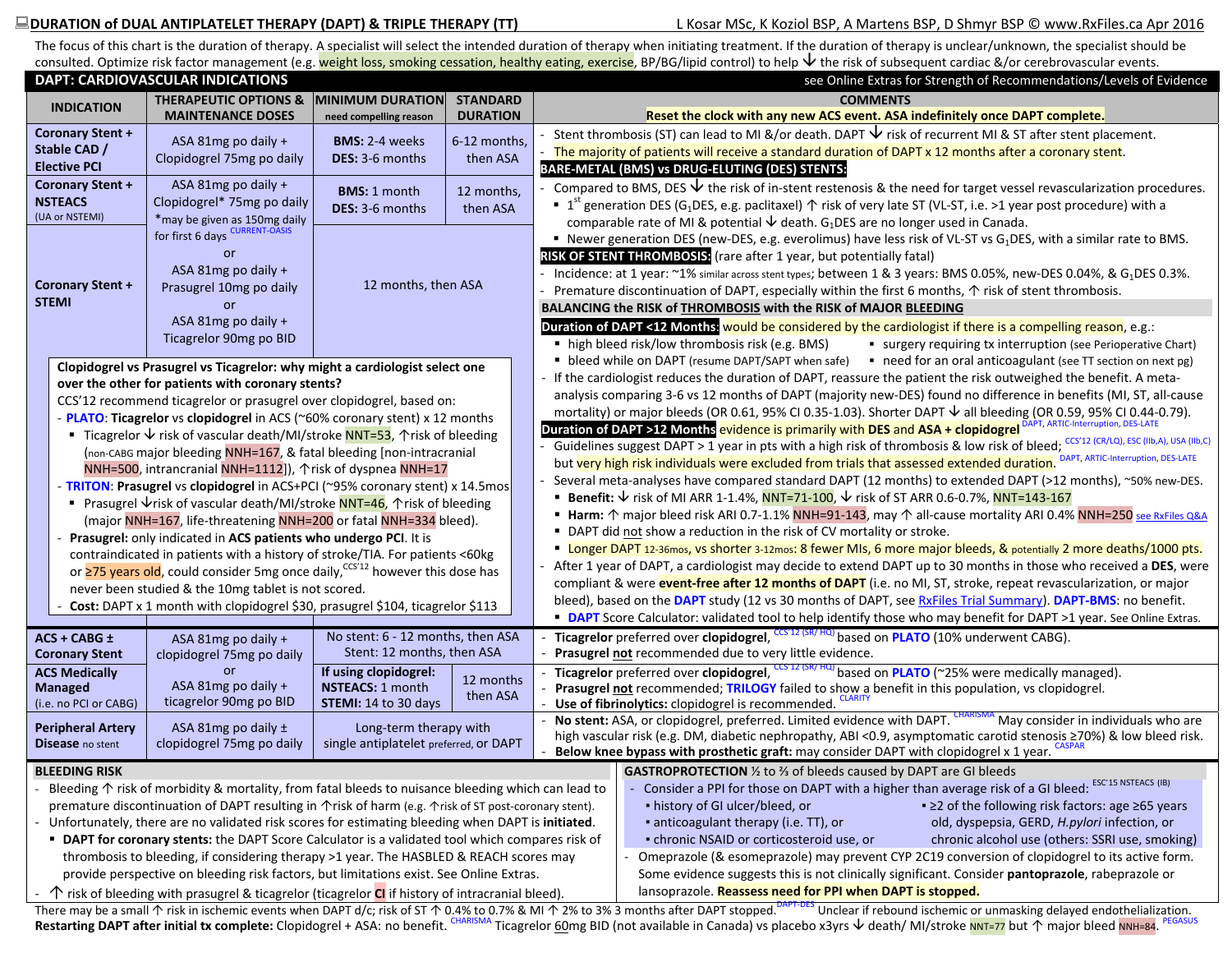| <b>DURATION of DAPT &amp; TT continued</b>                                      |                                                                                                                                                 |                                                                                                                                           |                                                                                                                                        |                                                                                                                   |                                                                                                               | L Kosar MSc, K Koziol BSP, A Martens BSP, D Shmyr BSP © www.RxFiles.ca Apr 2016                                                                                                               |  |  |
|---------------------------------------------------------------------------------|-------------------------------------------------------------------------------------------------------------------------------------------------|-------------------------------------------------------------------------------------------------------------------------------------------|----------------------------------------------------------------------------------------------------------------------------------------|-------------------------------------------------------------------------------------------------------------------|---------------------------------------------------------------------------------------------------------------|-----------------------------------------------------------------------------------------------------------------------------------------------------------------------------------------------|--|--|
| <b>COST &amp; FORMULARY STATUS</b>                                              |                                                                                                                                                 |                                                                                                                                           | М                                                                                                                                      |                                                                                                                   | SWITCHING BETWEEN CLOPIDOGREL VS TICAGRELOR VS PRASUGREL                                                      |                                                                                                                                                                                               |  |  |
| DAPT = $P2Y_{12}$ Inhibitor + ASA formulary coverage is limited to 1 year in SK |                                                                                                                                                 |                                                                                                                                           |                                                                                                                                        | \$/30days                                                                                                         |                                                                                                               | CCS'12 Antiplatelet Guidelines suggest against switching the P2Y <sub>12</sub> inhibitor initially selected at                                                                                |  |  |
| Clopidogrel PLAVIX, g <sup>2</sup> v 75mg daily + ASA ASPIRIN, g 81mg daily     |                                                                                                                                                 |                                                                                                                                           |                                                                                                                                        | \$30                                                                                                              |                                                                                                               | discharge unless there is a compelling reason e.g. ST, bleed, CV event. CR/VLQ                                                                                                                |  |  |
|                                                                                 | Prasugrel EFFIENT $\widehat{=} \otimes 5$ -10mg daily + ASA ASPIRIN, g 81mg daily                                                               |                                                                                                                                           |                                                                                                                                        | \$104                                                                                                             |                                                                                                               | Information on switching is primarily based on pharmacodynamic & registry studies.                                                                                                            |  |  |
|                                                                                 | Ticagrelor BRILINTA <sup>2</sup> v 90mg BID + ASA ASPIRIN, g 81mg daily                                                                         |                                                                                                                                           |                                                                                                                                        | \$113                                                                                                             | The risk of ST is greatest during the $1st$ month.                                                            |                                                                                                                                                                                               |  |  |
| <b>Warfarin + Antiplatelet</b>                                                  |                                                                                                                                                 |                                                                                                                                           |                                                                                                                                        |                                                                                                                   |                                                                                                               | Most likely reason for switching from: (see Online Extras for a summary of all options)                                                                                                       |  |  |
|                                                                                 | Warfarin COUMADIN, g + Clopidogrel PLAVIX, g <sup>a</sup> $\blacktriangledown$ 75mg daily (preferred)                                           |                                                                                                                                           |                                                                                                                                        | \$41                                                                                                              |                                                                                                               | <b>Clopidogrel <math>\rightarrow</math> ticagrelor</b> or <b>prasugrel:</b> clinical failure (e.g. stent thrombosis despite                                                                   |  |  |
| Warfarin COUMADIN, g + ASA ASPIRIN, g 81mg daily                                |                                                                                                                                                 |                                                                                                                                           |                                                                                                                                        | \$19                                                                                                              |                                                                                                               | adherence to therapy). A loading dose (LD) would likely be administered, in the hospital.<br>■ Ticagrelor → clopidogrel: dyspnea (rule out HF) or cost concerns. Suggested to give a LD 24hrs |  |  |
| Triple Therapy = Warfarin + ASA + Clopidogrel                                   |                                                                                                                                                 |                                                                                                                                           |                                                                                                                                        |                                                                                                                   |                                                                                                               | after the last ticagrelor dose (pharmacodynamic study showed a residual effect 12hrs after the last dose).                                                                                    |  |  |
|                                                                                 | Warfarin COUMADIN, g + ASA 81mg + Clopidogrel PLAVIX, g <sup>a</sup> ▼75mg daily                                                                |                                                                                                                                           |                                                                                                                                        | \$45                                                                                                              |                                                                                                               | Loading Doses for switching: clopidogrel 300mg x1; ticagrelor 180mg x1; prasugrel 60mg x1                                                                                                     |  |  |
|                                                                                 | DAPT: CEREBROVASCULAR INDICATIONS (not comprehensive)                                                                                           |                                                                                                                                           |                                                                                                                                        |                                                                                                                   |                                                                                                               |                                                                                                                                                                                               |  |  |
|                                                                                 | <b>Antiplatelet Options &amp;</b>                                                                                                               | Duration of                                                                                                                               |                                                                                                                                        |                                                                                                                   |                                                                                                               |                                                                                                                                                                                               |  |  |
| Indication                                                                      | <b>Maintenance Doses</b>                                                                                                                        | <b>DAPT</b>                                                                                                                               |                                                                                                                                        |                                                                                                                   |                                                                                                               | <b>Comments</b>                                                                                                                                                                               |  |  |
| Cardioembolic Stroke in AF                                                      |                                                                                                                                                 | lifelong                                                                                                                                  |                                                                                                                                        |                                                                                                                   |                                                                                                               | DAPT may be considered if CHADS <sub>2</sub> or CHA <sub>2</sub> DS <sub>2</sub> VASC score <2 or unable to take OAC. See AF chart page 18.                                                   |  |  |
| <b>OAC preferred over DAPT</b>                                                  | ASA 75-325mg po daily +                                                                                                                         |                                                                                                                                           |                                                                                                                                        |                                                                                                                   |                                                                                                               | ACTIVE-W: DAPT vs warfarin x 1.3 years, NNH=47 for stroke/non-CNS embolus/vascular death & NNH=37 minor bleeds.                                                                               |  |  |
| <b>Intracranial Artery Stenosis</b>                                             | Clopidogrel 75mg po daily                                                                                                                       | 90 days                                                                                                                                   |                                                                                                                                        |                                                                                                                   | - Indicated for severe stenosis (70-99%) of a major intracranial artery. <sup>CS</sup>                        | R 2014 (B), AHA/ASA 2014 (IIb,B)                                                                                                                                                              |  |  |
| (Secondary Prevention)                                                          | Note:                                                                                                                                           |                                                                                                                                           |                                                                                                                                        |                                                                                                                   |                                                                                                               | SAMMPRIS: DAPT x 90 days ± stent, then ASA 81-325mg daily. DAPT was started within 30 days of stroke/TIA.                                                                                     |  |  |
|                                                                                 | Prasugrel CI in patients with                                                                                                                   |                                                                                                                                           | If started $\leq$ 24hr of minor ischemic stroke/TIA, may consider DAPT x 21 days, CSBPR'14 (C), AHA/ASA'14 (IIb,B), CHANCE then single |                                                                                                                   |                                                                                                               |                                                                                                                                                                                               |  |  |
| <b>Non-Cardioembolic Stroke</b>                                                 | a history of stroke/TIA                                                                                                                         | 21 days                                                                                                                                   |                                                                                                                                        | antiplatelet (agent depends on if the patient was on an antiplatelet prior to their event, and if yes, which one) |                                                                                                               |                                                                                                                                                                                               |  |  |
| (Secondary Prevention)                                                          | - Ticagrelor: no benefit SOCRATES                                                                                                               |                                                                                                                                           |                                                                                                                                        |                                                                                                                   |                                                                                                               | Avoid DAPT >90 days: CSBPR'14 (A), AHA/ASA'14 (IIIA) MATCH (DAPT vs clopidogrel x 18 mos): DAPT no benefit; $\uparrow$ bleed risk >90 days                                                    |  |  |
|                                                                                 |                                                                                                                                                 |                                                                                                                                           |                                                                                                                                        |                                                                                                                   |                                                                                                               | (e.g.life-threatening NNH=50).SPS3(DAPT vs ASA x 3.4yr): no benefit; $\uparrow$ all-cause mortality (NNH=44) & major bleed risk (NNH=32).                                                     |  |  |
|                                                                                 | TRIPLE THERAPY (TT = Warfarin + ASA + Clopidogrel) consult with cardiologist                                                                    |                                                                                                                                           |                                                                                                                                        |                                                                                                                   |                                                                                                               | see Online Extras for Strength of Recommendations/Levels of Evidence                                                                                                                          |  |  |
|                                                                                 | - TT should only be used in consultation with a cardiologist.                                                                                   |                                                                                                                                           |                                                                                                                                        |                                                                                                                   | WHICH MEDICATIONS SHOULD BE USED IN TRIPLE THERAPY                                                            | <b>STEPPING DOWN FROM TRIPLE THERAPY</b>                                                                                                                                                      |  |  |
| - The efficacy & safety data for TT is primarily based on                       |                                                                                                                                                 |                                                                                                                                           |                                                                                                                                        |                                                                                                                   | - The evidence for TT is primarily with warfarin, ASA + clopidogrel.                                          | - The cardiologist will provide instructions on which medications                                                                                                                             |  |  |
|                                                                                 | observational studies & a few small open-label RCTs (good                                                                                       |                                                                                                                                           | Oral Anticoagulants (OAC) for TT:                                                                                                      |                                                                                                                   |                                                                                                               | should be used once TT is complete.                                                                                                                                                           |  |  |
| evidence lacking).                                                              |                                                                                                                                                 |                                                                                                                                           |                                                                                                                                        |                                                                                                                   | " Warfarin: the preferred OAC, regardless of indication for TT.                                               | - For example, step-down therapy for AF + coronary stent may be:                                                                                                                              |  |  |
| WHEN MIGHT TRIPLE THERAPY BE USED                                               |                                                                                                                                                 |                                                                                                                                           | • Dabigatran: if warfarin cannot be used, there is a small<br>■ DAPT or "warfarin plus clopidogrel" until 1 year post-stent,           |                                                                                                                   |                                                                                                               |                                                                                                                                                                                               |  |  |
|                                                                                 | - Patients who require DAPT (i.e. coronary stent) + an OAC, e.g.:                                                                               |                                                                                                                                           | amount of evidence for dabigatran 110mg BID in AF patients.<br>followed by life-long OAC (warfarin preferred)                          |                                                                                                                   |                                                                                                               |                                                                                                                                                                                               |  |  |
|                                                                                 | ■ AF with CHADS <sub>2</sub> or CHA <sub>2</sub> DS <sub>2</sub> -VASc score $\geq$ 2. If CHADS <sub>2</sub> < 2,                               |                                                                                                                                           |                                                                                                                                        |                                                                                                                   | RELY sub-study: n=812 (4.5%) on DAPT & dabigatran or<br>warfarin at some time during the study; underpowered. | - WOEST: warfarin + clopidogrel vs TT x 1 year in 573 patients with                                                                                                                           |  |  |
|                                                                                 | DAPT may be sufficient for both ST & AF stroke prevention.                                                                                      |                                                                                                                                           |                                                                                                                                        |                                                                                                                   |                                                                                                               | an indication for OAC + coronary stent (~27% ACS). Any bleeding                                                                                                                               |  |  |
| • Non-AF indications: hypercoagulable disorder, LV mural                        |                                                                                                                                                 |                                                                                                                                           |                                                                                                                                        | Dabigatran has also been evaluated in a TT regimen for ACS                                                        | NNT=4, major bleeding NS, ischemic events NS.                                                                 |                                                                                                                                                                                               |  |  |
| thrombus, mechanical valve prosthesis, VTE [recent or                           |                                                                                                                                                 |                                                                                                                                           |                                                                                                                                        | secondary prevention; $\uparrow$ risk of bleed with no benefit. REDEEM                                            | RISK OF BLEEDING WITH TRIPLE THERAPY                                                                          |                                                                                                                                                                                               |  |  |
|                                                                                 | recurrent], & potentially anterior apical akinesis/dyskinesis                                                                                   | ? ↑ risk of MI with dabigatran, RELY see RxFiles Q&A. PPI may $\mathsf{\Psi}$<br>dabigatran serum levels (clinical significance unknown). |                                                                                                                                        |                                                                                                                   |                                                                                                               | - Annual rate of major bleeds on TT is 10%. Nose, skin & GI bleeds                                                                                                                            |  |  |
| HOW LONG WILL TRIPLE THERAPY BE PRESCRIBED                                      |                                                                                                                                                 |                                                                                                                                           |                                                                                                                                        |                                                                                                                   |                                                                                                               | are most common. 1 in 10 bleeds are fatal (1/2 intracranial, 1/2 GI).                                                                                                                         |  |  |
|                                                                                 | - The cardiologist will consider indication for TT, risk of bleed, risk                                                                         |                                                                                                                                           |                                                                                                                                        |                                                                                                                   | " Apixaban: studied as part of TT for ACS secondary prevention.<br>RAISE-2                                    | - After a bleed, antithrombotics should be reassessed / restarted                                                                                                                             |  |  |
|                                                                                 | of thrombosis & stent type (if applicable) when determining the                                                                                 |                                                                                                                                           |                                                                                                                                        |                                                                                                                   | Trial terminated early as $\uparrow$ bleed risk with no benefit.                                              | when safe to do so.                                                                                                                                                                           |  |  |
| duration of therapy. A few examples:                                            |                                                                                                                                                 |                                                                                                                                           | " Rivaroxaban: 2.5mg BID as part of a TT for ACS secondary                                                                             |                                                                                                                   |                                                                                                               | - Strategies to $\bm{\Downarrow}$ the risk of bleeding with Triple Therapy:                                                                                                                   |  |  |
| AF (CHADS <sub>2</sub> score $\geq$ 2) + coronary stent examples:               |                                                                                                                                                 |                                                                                                                                           | prevention. $\vee$ composite of CV death, MI, stroke NNT=63 but                                                                        |                                                                                                                   |                                                                                                               | • Limit TT to recommended definite duration.                                                                                                                                                  |  |  |
| ■ TT may be as short as 1 month if: HASBLED ≥3, with a BMS.                     |                                                                                                                                                 |                                                                                                                                           | ↑ risk of bleeding NNH=83 over 2 years. ATLAS In Canada, this                                                                          |                                                                                                                   |                                                                                                               | " Correct reversible HASBLED risk factors (e.g. uncontrolled HTN,                                                                                                                             |  |  |
| ■ TT may be 3 to 6 months if: HASBLED ≤2, with a DES.                           |                                                                                                                                                 |                                                                                                                                           | is not an approved indication & 2.5mg tablet is not available.<br>labile INRs, concomitant NSAID use, & alcohol excess/abuse).         |                                                                                                                   |                                                                                                               |                                                                                                                                                                                               |  |  |
| Although rare, TT may be up to 12 months (e.g. very high risk                   |                                                                                                                                                 |                                                                                                                                           | <b>Dual Antiplatelets for TT:</b><br>■ Consider target INR of 2-2.5 (unless mechanical valve) & TTR                                    |                                                                                                                   |                                                                                                               |                                                                                                                                                                                               |  |  |
| of thrombosis with a low bleed risk).                                           |                                                                                                                                                 |                                                                                                                                           |                                                                                                                                        |                                                                                                                   | ASA 75-100mg/day plus clopidogrel 75mg/day are the                                                            | >70%. Monitor INR q2weeks.                                                                                                                                                                    |  |  |
| <b>ISAR-TRIPLE:</b> 6 weeks vs 6 months of TT in AF + DES patients;             |                                                                                                                                                 |                                                                                                                                           |                                                                                                                                        | preferred antiplatelets, regardless of indication for TT.                                                         | Use ASA <100mg/day.                                                                                           |                                                                                                                                                                                               |  |  |
| no difference in death/MI/ST/stroke/major bleeding, or                          |                                                                                                                                                 |                                                                                                                                           |                                                                                                                                        |                                                                                                                   | <b>Prasugrel:</b> avoid due to $\uparrow$ risk of bleeding, compared to                                       | • Use a PPI for gastroprotection (e.g. pantoprazole 40mg po daily).                                                                                                                           |  |  |
| major bleeding on its own. 3 stable CAD, majority new-DES.                      | clopidogrel in DAPT TRITON & TT studies. Sarafoff, TRANSLATE-ACS                                                                                |                                                                                                                                           |                                                                                                                                        | Avoid prasugrel & ticagrelor as $\uparrow$ bleed risk vs clopidogrel.                                             |                                                                                                               |                                                                                                                                                                                               |  |  |
| - Anterior MI with/high risk of LV thrombus + coronary stent:                   | <b>Ticagrelor:</b> avoid due to $\bigwedge$ risk of bleeding (more potent than<br>Avoid apixaban & rivaroxaban. If dabigatran is used (warfarin |                                                                                                                                           |                                                                                                                                        |                                                                                                                   |                                                                                                               |                                                                                                                                                                                               |  |  |
|                                                                                 | " TT may be used for 3 months, then warfarin is stopped                                                                                         |                                                                                                                                           |                                                                                                                                        |                                                                                                                   | clopidogrel) <sup>PLATO</sup> & very limited (n=27) evidence in TT. CAPITAL                                   | preferred), use lowest AF dose (110mg BID).                                                                                                                                                   |  |  |

See AF Chart (page 18, http://www.rxfiles.ca/rxfiles/uploads/documents/members/cht-Atrial-Fibrillation.pdf) for CHADS<sub>2</sub>, CHA<sub>2</sub>DS<sub>2</sub>VASc & HASBLED scores. See www.rxfiles.ca for trial summaries on DAPT, PLATO, TRITON, PCI a = EDS in SK @=not covered by NIHB V=covered by NIHB 2°=secondary ABI=ankle-brachial index ACS=acute coronary syndrome (i.e. UA, NSTEMI & STEMI) AF=atrial fibrillation BMS=bare-metal stent CABG=coronary artery bypass graf

DES=drug-eluting stent g =generic G<sub>1</sub>DES=1<sup>st</sup> generation DES INR=international normalization ratio LD=loading dose MI=myocardial infarction NA=not applicable new-DES=newer drug-eluting stent NS=non-statistically signific OAC=oral anticoagulant PCI=percutaneous coronary intervention SAPT=single antiplatelet therapy ST=stent thrombosis TIA=transient ischemic attack TT=triple therapy TTR=time in therapeutic range UA=unstable angina VKA=vitami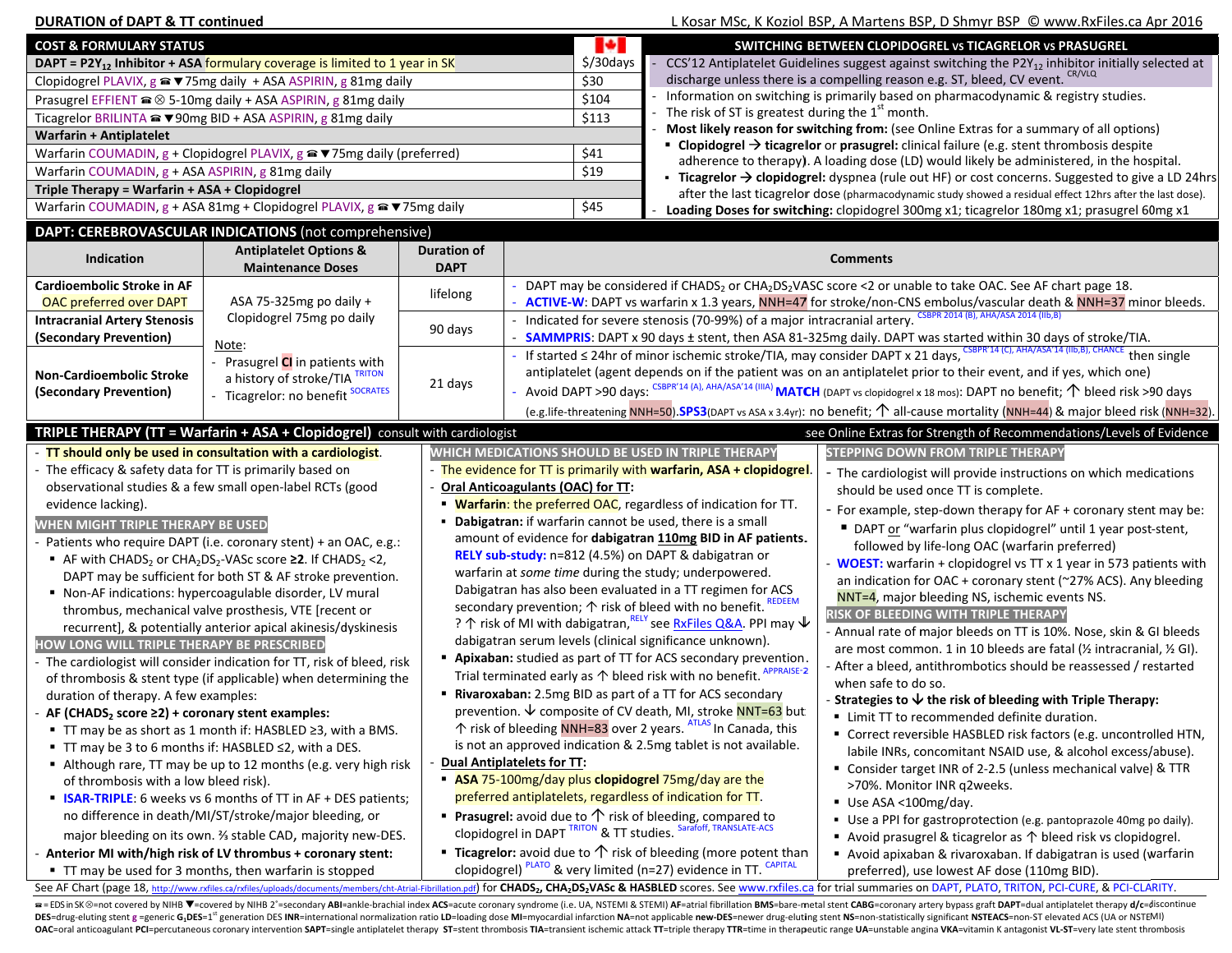### **ACKNOWLEDGEMENTS**

**Contributors & Reviewers: Interventional Cardiologists (Saskatoon):** Dr. Colin Pearce, Dr. Paul Basran, & Dr. Jason Orvold. **Neurologist:** Dr Gary Hunter. **Neurosurgeon:** Dr. Michael Kelly (Saskatoon). **Family Medicine:** Dr. Tessa Laubscher (Saskatoon). **Pharmacists:** Dr. Arden Barry (British Columbia), Dr. Margaret Jin (Hamilton), Dr. Patrick Robertson (Saskatoon), Alex Crawley (Prince Albert), Dr. Jennifer Bolt (Regina), Dr. Roland Halil (Ottawa), Lori Albers (Regina), Marlys LeBras (British Columbia), Trish Rawn (Toronto), Dr. Sarah Jennings (Ottawa). **Chart Prepared by:** K Koziol BSP, A Martens BSP, D Shmyr BSP, L Kosar MSc, B Jensen BSP, L Regier BSP. **Newsletter Prepared by:** L Kosar, D Bunka, L Regier, B Jensen.

DISCLAIMER: The content of this newsletter represents the research, experience and opinions of the authors and not those of the Board or Administration of Saskatoon Health Region (SHR). Neither the authors nor Saskatoon He preparation or publication of this work warrants or represents that the information contained herein is accurate or complete, and they are not responsible for any errors or omissions or for the result obtained from the use acknowledgment of this disclaimer and release any responsibility of SHR, its employees, servants or agents. Readers are encouraged to confirm the information contained herein with other sources. Additional information and

Copyright 2016 – RxFiles, Saskatoon Health Region (SHR) www.RxFiles.ca

### **COMPLETE LIST OF ABBREVIATIONS**

a = EDS in SK ⊗=not covered by NIHB 2°=secondary ABI=ankle-brachial index ACS=acute coronary syndrome AF=atrial fibrillation ARI=absolute risk increase ARR=absolute risk reduction ASA=acetylsalicyclic acid BG=blood glucose BMS=bare-metal stent BP=blood pressure CABG=coronary artery bypass graft CAD=coronary artery disease CI=contraindication CNS=central nervous system CV=cardiovascular DAPT=dual antiplatelet therapy d/c=discontinue DES=drug-eluting stent DM=diabetes g=generic G<sub>1</sub>DES=1<sup>st</sup> generation drug-eluting stent GERD=gastroesophageal reflux disease GI=gastrointestinal bleed HF=heart failure hr=hour HTN=hypertension INR=international normalization ratio LD=loading dose LV=left ventricular MI=myocardial infarction new-DES=newer drug-eluting stent mos=months NA=not applicable NNH=number needed to harm NNT=number needed to treat NS=non-statistically significant NSAID=non-steroidal anti-inflammatory drug NSTEACS=non-ST elevated ACS OAC=oral anticoagulant PAD=peripheral artery disease PCI=percutaneous coronary intervention PPI=proton-pump inhibitor pt=patient RCT=randomized controlled trial SAPT=single antiplatelet therapy SK=Saskatchewan SSRI=selective serotonin reuptake inhibitor ST=stent thrombosis TIA=transient ischemic attack TT=triple therapy TTR=time in therapeutic range tx=treatment VKA=vitamin K antagonist VL-ST=very late stent thrombosis **VTE**=venous thromboembolism **yr**=year **yo**=years old

### **RXFILES RELATED DOCUMENTS**

- Perioperative Antithrombotic Management Chart (http://www.rxfiles.ca/rxfiles/uploads/documents/members/Cht-Perioperative.pdf)
- Oral Antiplatelet & Antithrombotic Agents Chart (http://www.rxfiles.ca/rxfiles/uploads/documents/members/cht-AntiThrombotics.pdf)
- Atrial Fibrillation Selection of Thromboembolic Therapy Chart (http://www.rxfiles.ca/rxfiles/uploads/documents/members/cht-Atrial-Fibrillation.pdf)
- Oral Acid Suppression Chart (http://www.rxfiles.ca/rxfiles/uploads/documents/members/CHT-AcidSuppression.pdf)
- Q&A Does Clopidogrel + ASA Impact Mortality (http://www.rxfiles.ca/rxfiles/uploads/documents/QandA\_Clopidogrel\_and\_Mortality.pdf)
- ACTIVE-W (DAPT vs warfarin in AF) Trial Summary (http://www.rxfiles.ca/rxfiles/uploads/documents/ACTIVE-A-Trial-Summary.pdf)
- DAPT (DAPT 12 vs 30 months) Trial Summary (http://www.rxfiles.ca/rxfiles/uploads/documents/DAPT-Trial-12vs30months.pdf)
- PCI-CLARITY (ASA vs clopidogrel post STEMI + PCI) Trial Summary (http://www.rxfiles.ca/rxfiles/uploads/documents/PCI-CLARITY%20Trial%20Summary.pdf)
- PCI-CURE (ASA vs clopidogrel post NSTEACS + PCI) Trial Summary (http://www.rxfiles.ca/rxfiles/uploads/documents/PCI-CURE%20Trial%20Summary.pdf)
- PLATO (ticagrelor vs clopidogrel in ACS+PCI) Trial Summary (http://www.rxfiles.ca/rxfiles/uploads/documents/PLATO%20Trial%20Summary.pdf)
- TRITON (prasugrel vs clopidogrel ACS) Trial Summary (http://www.rxfiles.ca/rxfiles/uploads/documents/TRITON-TIMI%2038%20Trial%20Summary.pdf)

### **RxFiles Duration of DAPT & TT Online Extras: Let Apr 2016 Let Apr 2016 Let Apr 2016 Let Apr 2016 Let Apr 2016 Let Apr 2016 Let Apr 2016 Let Apr 2016 Let Apr 2016 Let Apr 2016 Let Apr 2016 Let Apr 2**

### **DAPT SCORE CALCULATOR** (www.daptstudy.org)

- The DAPT Score Calculator is a validated tool to help identify patients who may benefit from extended DAPT (i.e. beyond 1 year after a drug-eluting stent [**not** for those with a bare-metal stent]).
- The calculator should not be used at the time of coronary stent insertion. Instead, it may be used by a **cardiologist after the patient has been on DAPT for 12 months**.
- The score is based on the **DAPT** study i.e. DAPT x 12 vs 30 months in patients with drug-eluting stent who were compliant & **event-free after 12 months of DAPT** (i.e. no MI, stent thrombosis, stroke, repeat revascularization, or major bleed).
- -Balances risk of thrombosis (i.e. MI or stent thrombosis) vs bleeding.
- -Risk of bleeding for the calculator was based solely on age.
- Variables that were risk factors for both thrombosis & bleeding were excluded from the calculator (e.g. HTN, CKD, & PAD).
- The score ranges from -2 to 10:
	- **Score <2:** bleed NNH=64 > ischemic risk NNT=153, DAPT x 12 months then stop.
	- **Score ≥2:** ischemic NNT=34 > bleeding risk NNH=272. May consider DAPT >12 months

| <b>VARIABLE</b>                       | <b>POINTS</b>  |
|---------------------------------------|----------------|
| <b>Patient Characteristics</b>        |                |
| Age: ≥75 years of age                 | $-2$           |
| 65-74 years of age                    | $-1$           |
| <65 years of age                      | n              |
| <b>Diabetes Mellitus</b>              | 1              |
| Cigarette smoker within past 2 years  | 1              |
| Prior PCI or Prior MI                 | 1              |
| History of HF or LVEF <30%            | $\mathfrak{p}$ |
| <b>Index Procedure Characteristic</b> |                |
| MI at presentation                    | 1              |
| Vein graft PCI                        | 2              |
| Stent diameter <3mm                   |                |
| paclitaxel stent =1 point             |                |

CKD=chronic kidney disease DAPT=dual antiplatelet therapy HTN=hypertension HF=heart failure LVEF=left ventricular ejection fraction MI=myocardial infarction NNH=number needed to harm NNT=number needed to harm NNT=number ne **PAD**=peripheral artery disease **PCI**=percutaneous coronary intervention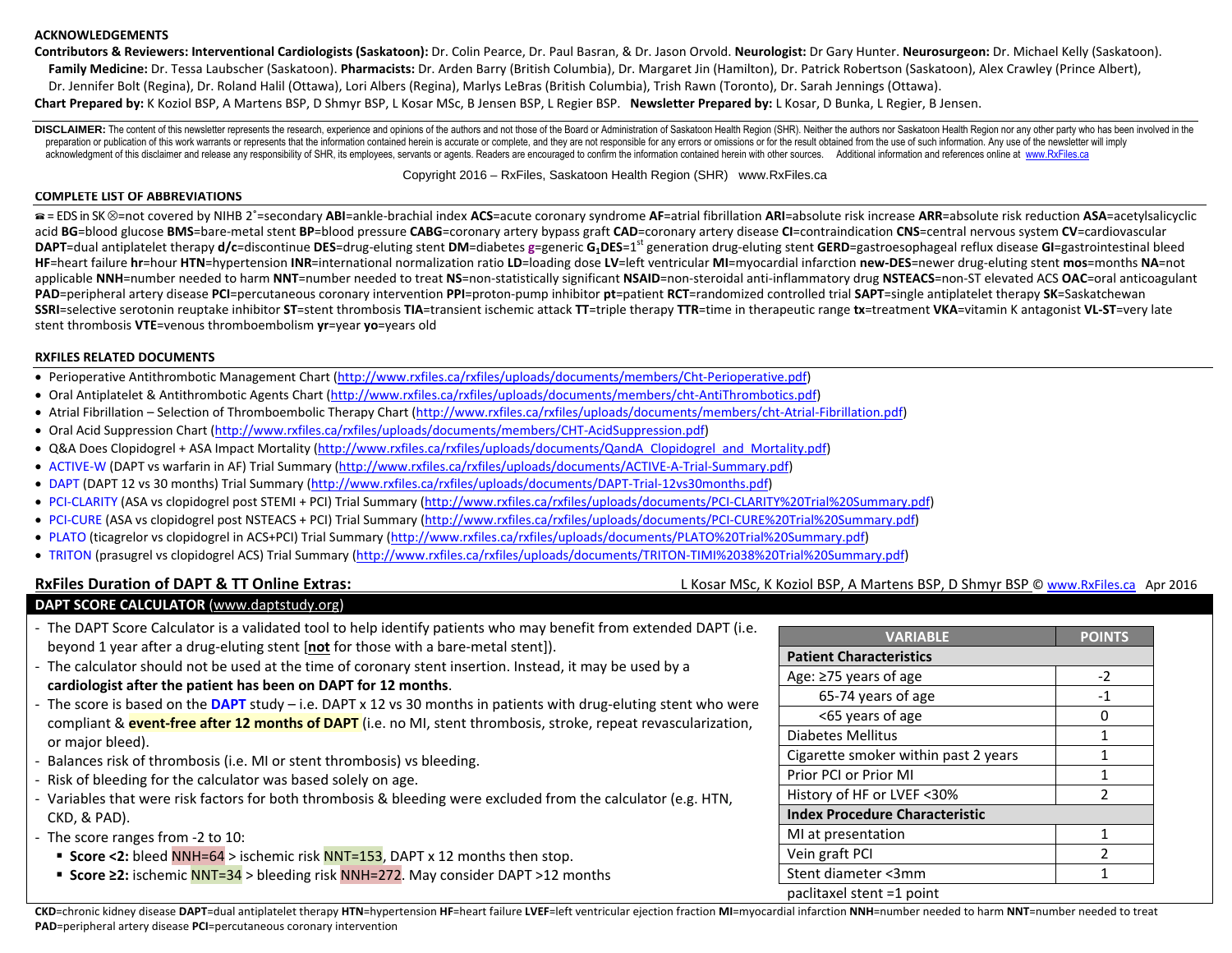### **SWITCHING P2Y<sub>12</sub> INHIBITORS (Clopidogrel vs Prasugrel vs Ticagrelor)**

- The Canadian Cardiovascular Society 2012 Antiplatelet Guidelines suggest against switching the P2Y<sub>12</sub> inhibitor initially selected at discharge unless there is a compelling reason e.g. stent thrombosis, bleed, cardiovascular event. CR/VLQ
- - The following information is based primarily on pharmacodynamics studies & registries. Unfortunately, the timeframe for "acute phase" and "chronic phase" was not defined in the publications. Of note, **the risk of stent thrombosis is greatest during the first month**.
- Clopidogrel & prasugrel bind to the P2Y<sub>12</sub> receptors at the same site where ADP binds thus blocking ADP. Ticagrelor, on the other hand, binds to the P2Y12 receptor at a different site than ADP & induces a conformational change making the receptor inactive. As such, when switching between clopidogrel & prasugrel, it is a saturable process. Once all of the receptor sites are blocked, any additional drug is eliminated from the systemic circulation.
- **Loading Doses for Switching:** clopidogrel 300mg x1; ticagrelor 180mg x1; prasugrel 60mg x 1
- **Switching from clopidogrel → ticagrelor or prasugrel:** (e.g. clinical failure [e.g. stent thrombosis] despite adherence to therapy)
- Acute Phase: administer loading dose (unless active bleeding) regardless of clopidogrel timing/dose
- **Chronic Phase: omit loading dose, start maintenance dose 24 hours after last clopidogrel dose.**
- In the PLATO trial (ticagrelor vs clopidogrel in ACS), 46% of the patients in the ticagrelor arm received a dose of clopidogrel prior to randomization. The loading dose of ticagrelor (180mg x 1) was administered to all of these patients.
- In the TRITON-TIMI trial (prasugrel vs clopidogrel in ACS + PCI), all of the patients in the prasugrel arm were "P2Y<sub>12</sub> inhibitor naïve".
- **Switching from ticagrelor**  $\rightarrow$  **clopidogrel or prasugrel:** (e.g. dyspnea or cost concerns)
	- Administer loading dose 24 hours after the last ticagrelor dose (pharmacodynamic study showed a residual effect 12 hours after the last dose).
- If the patient presents with dyspnea, it is important to rule out heart failure before switching agents.
- -**- Switching from prasugrel → clopidogrel:** (e.g. history of stroke or TIA not known at time of stent insertion or cost concerns)
- Acute Phase: administer loading dose (unless active bleeding) 24 hours after the last dose of prasugrel.
- **Chronic Phase:** omit loading dose, start maintenance dose 24 hours after last prasugrel dose.
- **F** Switching from prasugrel → ticagrelor: (e.g. history of stroke or TIA not known at time of stent insertion)
- Administer loading dose unless active bleeding 24 hours after the last prasugrel dose.

**P2Y12 inhibitor**=clopidogrel, prasugrel or ticagrelor **TIA**=transient ischemic stroke

### **STRENGTH OF RECOMMENDATIONS & LEVELS OF EVIDENCE**

### **CARDIOVASCULAR INDICATIONS – DAPT**

### **Stable CAD / Non-ACS / Stable Ischemic Heart Disease / Established CAD & Elective PCI**

- Ideally, DAPT with ASA 81mg po daily + clopidogrel 75mg po daily 6 months <sup>ESC/EACTS'14 (IB), ACA/AHA'16 (IB-R)</sup> to 12 months <sup>ACC/AHA'16 (IIb,A), CCS'12 (SR/HQ), ESC/EACTS'14 (IIb, C), ACCF/AHA/SCAI'11 (IB), CHEST'12 (2</sup>
- Minimum Durations:
	- BMS: 个 risk of bleeding, scheduled for non-cardiac surgery: minimum DAPT x 1 month <sup>ACC/AHA'16 (IA), CCS'12 (SR/HQ), ESC/EACTS'14 (IA), ACCF/AHA/SCAI'11 (IB), CHEST'12 (IA)</sup>
	- n **BMS:** very high risk of bleeding – minimum DAPT x 2 weeks CCS'12 (CR/LQ), ACCF/AHA/SCAI'11 (IB)
	- DES: 个 risk of bleeding, scheduled for non-cardiac surgery, OAC: minimum 3 ACC/AHA'16 (IIb,C-LD), CCS'12 (CR/LQ) to 6 months ACC/AHA'16 (IB-R), ESC/EACTS'14 (IIb, A), CHEST'12 (IA) CC/AHA'16 (IB-NR), ACCF/AHA/SCAI'11 (IIa, B) po daily indefinitely ESC/EACTS'14 (IA), ACCF/AHA/SCAI'11 (IA)
- ASA 81mg

-

### **NSTEACS & PCI**

- Ideally, DAPT x 12 months <sup>ACC/AHA'16(IB-R), ESC'15 (IA), AHA/ACC'14 , CCS'12 (SR/HQ), CHEST'12(IB) Options listed alphabetically:</sup>
	- П Clopidogrel ESC'15 (IB), AHA/ACC'14 (IB), CCS'12 (SR/HQ) which is preferred for those requiring oral anticoagulation  $ESC15$  (IB)
	- Prasugrel preferred over clopidogrel if PCI planned ACC/AHA'16(IIa, B-R), ESC'15 (IB), AHA/ACC'14 (IB), CCS'12 (SR/HQ). Not recommended if coronary anatomy is unknown, not treated with PCI, high bleed risk, or history of stroke/TIA. ESC'15 (IIIB), AHA/ACC'14 (IB, IIIB), CCS'12 (SR/HQ)
	- Ticagrelor, which is preferred over clopidogrel in those with moderate-to-high risk of ischemic events ACC/AHA'16(IIa, B-R), ESC'15 (IB), AHA/ACC'14 (IB), CCS'12 (SR/HQ), CHEST'12 (2B)
- Longer DAPT >12 months (balance ischemic & bleeding risks) ACC/AHA'16 (IIb,A), ESC'15 (IIb,A), AHA/ACC'14 (IIb,C), CCS'12 (CR/LQ)
- Shorter DAPT of 3 to 6 months after DES if high bleeding risk <sup>ESC'15 (IIb,A), AHA/ACC'14 (IIa,C)</sup>
- Minimum DAPT: BMS x 1 month, new-generation DES 3 to 6 months ESC'15 (IIb,C)
- ASA 81mg <sup>ACC/AHA'16(I, B-NR), CCS'12 (SR/HQ), AHA/ACC'14 (IIa,B)</sup> po daily indefinitely; <sup>ESC'15 (IA), AHA/ACC'14 (IA)</sup> ensure 81mg po daily if using ticagrelor. AHA/ACC'14 (IA) If ASA allergy or intolerance, use clopidogrel indefinitely. CCS'12 (SR/HQ)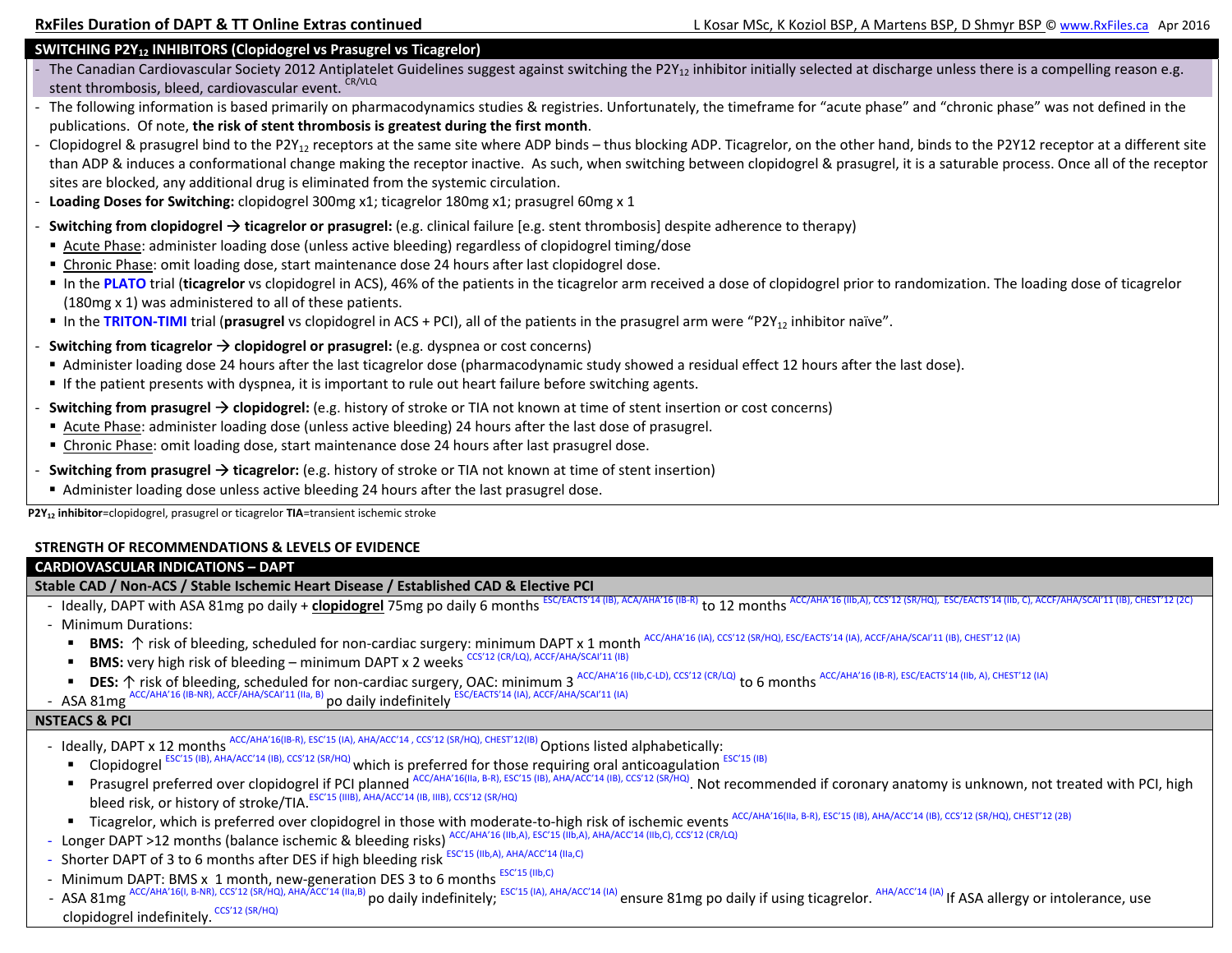### **STRENGTH OF RECOMMENDATIONS & LEVELS OF EVIDENCE continued**

### **CARDIOVASCULAR INDICATIONS – DAPT continued**

### **STEMI & PCI**

- Ideally, DAPT x 12 months ACC/AHA'16(IB-R), ESC/EACTS'14 (IA), ACCF/AHA'13, CCS'12 (SR/HQ), CHEST'12(IB) Options listed alphabetically:
	- Clopidogrel ESC/EACTS'14 (IB), ACCF/AHA'13 (IB), CCS'12 (SR/MQ)
	- Prasugrel ESC/EACTS'14 (IB), ACCF/AHA'13 (IB), CCS'12 (SR/HQ) avoid if a history of stroke/TIA, ACC/AHA'16(III, B-R), ACCF/AHA'13 (IIB) high bleed risk ACC/AHA'16(IIa, B-R) & use 5mg daily if ≥75 years or weigh <sup>≤</sup>60kg. CCS'12 (SR/LQ) Preferred over clopidogrel ACC/AHA'16(IIa, B-R), CCS'12 (SR/HQ) if not a high bleed risk. ACC/AHA'16 (IIb,A)
	- Ticagrelor ESC/EACTS'14 (IB), ACCF/AHA'13 (IB), CCS'12 (SR/HQ) is preferred over clopidogrel ACC/AHA'16(IIa, B-R), CCS'12 (SR/HQ), CHEST'12(2B)
- Longer DAPT beyond 12 months may be considered if DES ACC/AHA'16 (IIb,A), ACCF/AHA'13 (IIb,C), CCS'12 (CR/LQ)
- If high bleed risk & DES: may consider a minimum 6 months of DAPT. ACC/AHA'16(IIb,C-LD)
- ASA 81mg po <sup>ACC/AHA'16(I, B-NR), ACCF/AHA'13 (IIa,B)</sup> daily indefinitely.<sup>ESC/EACTS'14</sup> (IA), ACCF/AHA'13 (IA) If ASA allergy or intolerance, use clopidogrel indefinitely. CCS'12 (SR/HQ)

### **MEDICALLY MANAGED ACS**

- Ideally, DAPT with ASA 81mg po daily + clopidogrel 75mg po daily <sup>CURE, CURRENT-OASIS</sup> or ticagrelor 90mg po BID PLATO, PLATO (non-invasive management subgroup analysis) x 12 months. ACC/AHA'16(IB-R),<br>CCS'12(NSTEACS SR
- Preference for ticagrelor over clopidogrel, <sup>ACC/AHA'16(IIa,B-R), CCS'12 (SR,HQ)</sup> based on PLATO (~25% were medically managed), except in patients who receive fibrinolytics. Patients who received fibrinolytics were excluded from PLATO. If **fibrinolytics** are administered, clopidogrel is recommended. CLARITY
- Minimum Durations with clopidogrel: **STEMI:** 14 days <sup>ACC/AHA'16(IA), CCS'10(IB), ACCF/AHA'13(IA) to 1 month; <sup>CCS'12(SR/HQ), COMMIT, CLARITY</sup> **NSTEACS:** 1 month <sup>CCS'10(IA), CURE</sup></sup>

-May be reasonable to continue DAPT longer than 12 months in ACS patients who were medically managed/STEMI with fibrinolytic. ACC/AHA'16(IIb,A)

### **PERIPHERAL ARTERY DISEASE**

- **Symptomatic PAD:** CHEST 2012 & ESC 2011 recommend *against* the use of DAPT for symptomatic PAD. ACCF/AHA 2011 & CCS 2010 state the combination may be considered in patients at high vascular risk with a low risk of bleeding. IIb,B for both This is based on CHARISMA (clopidogrel + ASA vs ASA alone), in which 25% of the patients had PAD. The primary endpoint (MI, stroke, CV death) was non-statistically significant for the whole population. However, in a subgroup of symptomatic patients (i.e. established vascular disease): clopidogrel + ASA 6.9% vs ASA alone 7.9%, RR 0.88 (95% CI 0.77-0.998), p=0.046 (underpowered).
- **Below-knee bypass with a prosthetic graft:** may consider DAPT x 1 year. CHEST 2012 (2C), ESC 2011 (IIb,B), CASPAR

### **CARDIOVASCULAR INDICATIONS – TRIPLE THERAPY**

### **GENERAL RECOMMENDATIONS**

- Ensure there is a compelling indication for triple therapy: LV thrombus, ACCF/AHA'13 (IIa,C) anterior apical akinesis or dyskinesis; ACCF/AHA'13 (IIb,C) AF with CHA<sub>2</sub>DS<sub>2</sub>-VASc score ≥2, [recent or recurrent] VTE, mechanical valve prosthesis; ESC'15 (IC), ESC/EACTS'14 (IC), ACCF/AHA'13 (IC) or hypercoagulable disorder ACCF/AHA'13 (IC)
- In patients with AF, use the CHADS<sub>2</sub> or CHA<sub>2</sub>DS<sub>2</sub>-VASc score to estimate stroke risk & the HASBLED to estimate bleed risk. ESC/EHRA/EAPCI/ACCA/HRS/APHRS'14 (IC), CCS'12 (CR/LQ)
- New-generation DES are preferred over BMS, especially when HASBLED ≤2. ESC'15 (IIa,B), ESC/EACTS'1 4 (IIa,C), ESC/EHRA/EAPCI/ACCA/HRS/APHRS'14 (IIb,C)
- Implement strategies to reduce bleeding: aim for a TTR>70%, ESC/EHRA/EAPCI/ACCA/HRS/APHRS'14 (IA) target an INR 2-2.5, ESC/EHRA/EAPCI/ACCA/HRS/APHRS'14 (IIa,C), AHA/ACC'14 (IIb,C), ACCF/AHA'13 (IIb,C) Avoid novel P2Y12 inhibitors (i.e. prasugrel or ticagrelor). ESC'15 (III,C), ESC/EACTS'1 4 (III,C), ESC/EACTS'1 4 (III,C), ESC/EHRA/EAPCI/ACCA/HRS/APHRS/14 (III,C) Use a PPI. ESC'15 (IB), ESC/EACTS'1 4 (IA), ESC/EHRA/EAPCI/ACCA/HRS/AP Minimize duration. AHA/ACC'14 (IC), ACCF/AHA'13 (IC)

- **STABLE CAD + PCI & AF**
- *-* **CHA2DS2-VASc score ≤1:** consider using DAPT as an alternative to TT. ESC/EACTS'1 4 (IIa,C)
	- г HAS-BLED ≤2: consider using DAPT or dual therapy (OAC + clopidogrel [or ASA]), as alternatives to TT. ESC/EHRA/EAPCI/ACCA/HRS/APHRS'14 (IIa,C)
	- **HASBLED >3:** consider using DAPT, or dual therapy (OAC + clopidogrel [or ASA]) x 12 months, as alternatives to TT. ESC/EHRA/EAPCI/ACCA/HRS/APHRS'14 (IIa,C)
- *-* **CHA2DS2-VASc score ≥2:**
	- $\mathbf{H}^{\text{max}}$ **HAS-BLED ≤2:** TT x 1 month. ESC/EACTS'14 (IIb,C), ESC/EHRA/EAPCI/ACCA/HRS/APHRS'14 (IIa,C) (maximum 6 months) ESC/EHRA/EAPCI/ACCA/HRS/APHRS'14 (IIa,C) regardless of stent type, followed by dual therapy (OAC + SAPT) up to 12 months.ESC/EACTS'1 4 (IIb,C), ESC/EHRA/EAPCI/ACCA/HRS/APHRS'14 (IIa,C) May consider dual therapy x 1 year as an alternative. ESC/EHRA/EAPCI/ACCA/HRS/APHRS'14 (IIb,C), AHA/ACC/HRS'14 (IIb,B)
	- $\blacksquare$ ■ HASBLED >3: TT <sup>ESC/EACTS'14 (IIa,C), ESC/EHRA/EAPCI/ACCA/HRS/APHRS'14 (IIa,C) or dual therapy (OAC + clopidogrel [or ASA]) ESC/EHRA/EAPCI/ACCA/HRS/APHRS'14 (IIa,C) x 1 month, followed by dual therapy x</sup> 11 months. ESC/EACTS'14 (IIa,C), ESC/EHRA/EAPCI/ACCA/HRS/APHRS'14 (IIa,C)
- After 1 year post-PCI, long-term OAC. ESC/EHRA/EAPCI/ACCA/HRS/APHRS'14 (IB) May use dual therapy (OAC + clopidogrel [or ASA]) in very selected cases e.g. stenting of left main, proximal left anterior descending, proximal bifurcation, recurrent MIs, etc. ESC/EHRA/EAPCI/ACCA/HRS/APHRS'14 (IIb,C)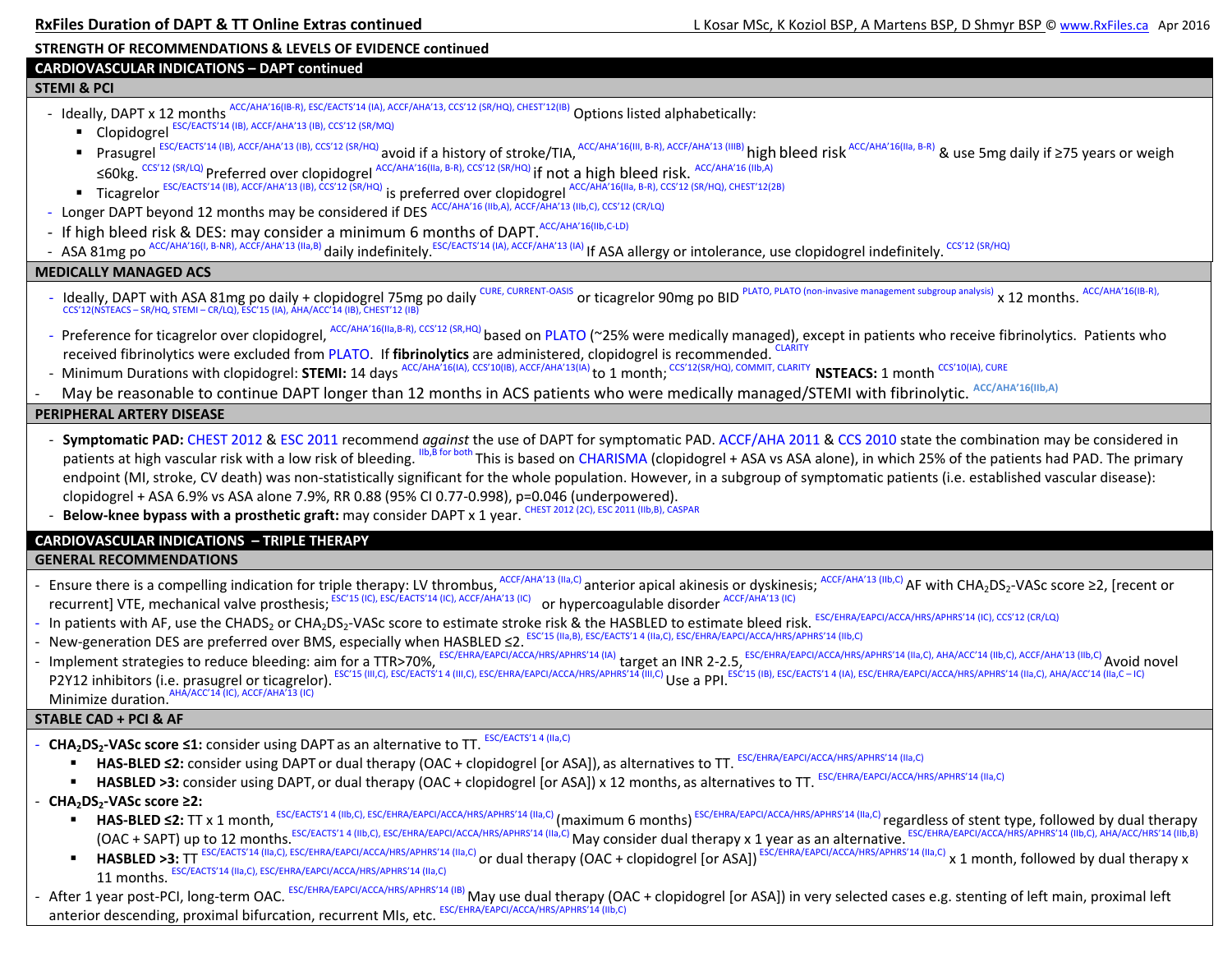### **STRENGTH OF RECOMMENDATIONS & LEVELS OF EVIDENCE continued**

### **CARDIOVASCULAR INDICATIONS – TRIPLE THERAPY continued**

### **NSTEACS + PCI & AF**

- **CHA<sub>2</sub>DS<sub>2</sub>-VASc score of 1 (in males) or 2 (in females):** consider using DAPT as an alternative to TT. *ESC'15 (IIa,C)*
- HASBLED 0-2: TT x 6 months, then dual therapy (OAC + SAPT) x 6 months, ESC'15 (IIa,C), ESC/EACTS'14 (IIa,C), ESC/ERRA/EAPCI/ACCA/HRS/APHRS'14 (IIa,C) regardless of stent type. ESC/EACTS'14 (IIa,C), ESC/EHRA/EAPCI/ACCA/HRS/APHRS'14 (IIa,C)
	- **CHA<sub>2</sub>DS<sub>2</sub>-VASc ≥2:** may continue TT or dual therapy (OAC + SAPT) between 6 and 12 months.<sup>ESC/EHRA/EAPCI/ACCA/HRS/APHRS'14 (IIb,C)</sup>
- HASBLED ≥3: TT x 1 month, then dual therapy (OAC + SAPT) x 11 months, regardless of stent type.<sup>ESC'15 (IIa,C), ESC/EACTS'14 (IIa,C), ESC/EHRA/EAPCI/ACCA/HRS/APHRS'14 (IIa,C) May consider dual therapy</sup> (OAC + SAPT) as an alternative to TT if low risk of stent thrombosis or high bleed risk. ESC'15 (IIb,B), ESC/EACTS'14 (IIb,B), ESC/EHRA/EAPCI/ACCA/HRS/APHRS'14 (IIb,C)
- *-*After 1 year post-PCI, long-term OAC. ESC/EHRA/EAPCI/ACCA/HRS/APHRS'14 (IB) May use dual therapy (OAC + clopidogrel [or ASA]) in very selected cases e.g. stenting of left main, proximal bifuraction, recurrent MIs, etc. ESC/EHRA/EAPCI/ACCA/HRS/APHRS'14 (IIb,B)
- **Medically Managed or CABG:** dual therapy (OAC + SAPT) preferred x 12 months. ESC'15 (IIa,C)
- *-*- Avoid TT with novel P2Y12 inhibitors, ESC/EHRA/EAPCI/ACCA/HRS/APHRS'14 (III,B) however may consider one of these agents if the patient has a stent thrombosis while on TT with clopidogrel.<br>ESC/EHRA/EAPCI/ACCA/HRS/APHRS'14

### **STEMI + PCI & AF**

- *-*HASBLED 0-2: TT x 6 months, regardless of stent type, then dual therapy (OAC + clopidogrel [or ASA]). ESC/EACTS'14 (IIa,C), ESC/EHRA/EAPCI/ACCA/HRS/APHRS'14 (IIa,C)
	- CHA<sub>2</sub>DS<sub>2</sub>-VASc score ≥2: may continue TT or dual therapy (OAC + SAPT) between 6 and 12 months.<sup>ESC/EHRA/EAPCI/ACCA/HRS/APHRS'14 (IIb,C)</sup>
- *-*HASBLED ≥3: TT x 1 month, regardless of stent type, followed by dual therapy (OAC + clopidogrel [or ASA]). ESC/EACTS'14 (IIa,C), ESC/EHRA/EAPCI/ACCA/HRS/APHRS'14 (IIa,C) May consider dual therapy (OAC + SAPT) as an alternative to TT if low risk of recurrent ischemic events & high bleed risk. ESC/EACTS'14 (IIb,B), ESC/EHRA/EAPCI/ACCA/HRS/APHRS'14 (IIb,B)
- *-*After 1 year post-PCI, long-term OAC. ESC/EHRA/EAPCI/ACCA/HRS/APHRS'14 (IB) May use dual therapy (OAC + clopidogrel [or ASA]) in very selected cases e.g. stenting of left main, proximal bifuraction, recurrent MIs, etc. ESC/EHRA/EAPCI/ACCA/HRS/APHRS'14 (IIb,B)
- *-*Avoid TT with novel P2Y12 inhibitors, ESC/EHRA/EAPCI/ACCA/HRS/APHRS'14 (III,B) however may consider one of these agents if the patient has a stent thrombosis while on TT with clopidogrel. ESC/EHRA/EAPCI/ACCA/HRS/APHRS'14 (IIb,C)

### **Triple Therapy for Secondary Prevention**

- There are conflicting guideline considerations for the use of rivaroxaban for secondary prevention of ACS. Rivaroxaban 2.5mg BID x 1 year may be considered in select patients with a low risk of bleeding, but should not be used in preference to DAPT with a novel P2Y12 inhibitor.<sup>ESC'15 (IIb,B), ESC/EACTS'14(IIb,B), CCS'12 (CR/VLQ)</sup> Note: this is not an approved indication in Canada & rivaroxaban 2.5mg **is not** commercially available.
- Dabigatran & apixaban are NOT recommended for the sole indication of secondary ACS prevention. CCS'12 (SR/HQ), APPRAISE,

### **CEREBROVASCULAR INDICATIONS**

### **Non-cardoembolic Ischemic Stroke**

- If antiplatelet therapy is initiated within 24 hours of minor ischemic stroke/TIA, may consider DAPT x 21 days CSBPR'14 (C), AHA/ASA'14 (IIb,B), CHANCE
- Long-term DAPT started days to years after a stroke/TIA is not recommended due to the increased risk of bleeding and mortality CSBPR'14 (A), AHA/ASA'14 (IIIA), SPS3, MATCH
- See following page for a summary of the trials that formed the basis of the guideline recommendations.

### **Intracranial Artery Stenosis**

DAPT (ASA 325mg + clopidogrel 75mg po daily) x 90 days for patients with recent stroke/TIA (within 30 days) due to severe stenosis (70-99%) of a major intracranial artery, 2014 (B), AHA/ASA 2014 (IIb,B) with aggressive risk factor management (e.g. SBP<140mmHg or <130mmHg in DM, LDL-C < 1.81mmol/L, lifestyle modification) SAMMPRIS

-Aggressive medical management with percutaneous transluminal angioplasty and stenting (PTAS) had a NNH of 12/30 days, compared to aggressive medical management alone (rate of stroke 30 days to 1 year: NS); ARI at 30 days was 8.9% and at 3 years was 9%  $^{\text{S}}$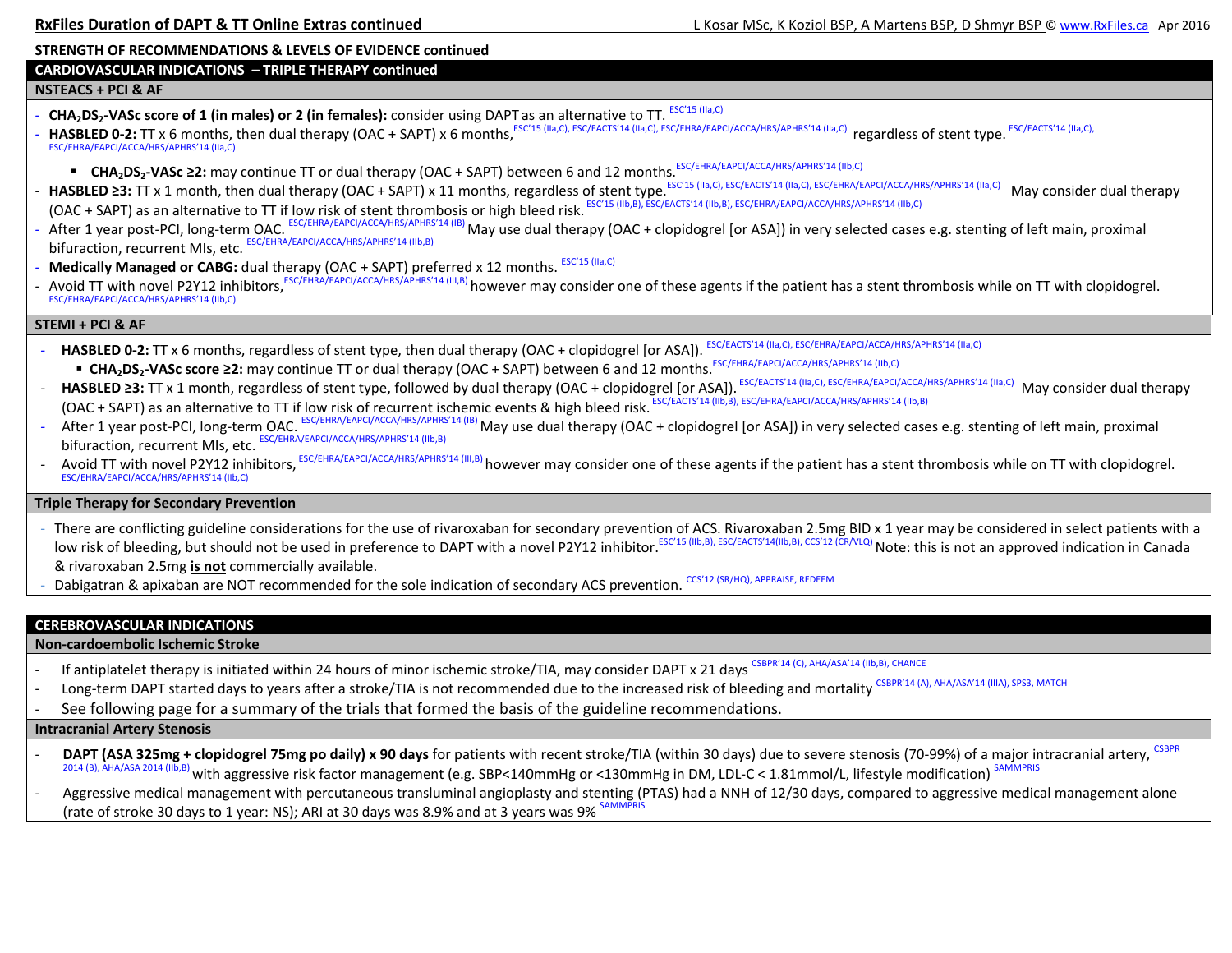| SUMMARY OF ISCHEMIC STROKE DAPT TRIALS (NON-CARDIOEMBOLIC): SECONDARY PREVENTION |                                                                        |                                                   |                                |                                                                                                             |                                                                                                                                                                                                                                                                                                                              |  |  |
|----------------------------------------------------------------------------------|------------------------------------------------------------------------|---------------------------------------------------|--------------------------------|-------------------------------------------------------------------------------------------------------------|------------------------------------------------------------------------------------------------------------------------------------------------------------------------------------------------------------------------------------------------------------------------------------------------------------------------------|--|--|
| Study                                                                            | Regimen*                                                               | <b>Start of Treatment</b><br>in Relation to Event | <b>DAPT</b><br><b>Duration</b> | <b>Benefit</b>                                                                                              | <b>Harm</b>                                                                                                                                                                                                                                                                                                                  |  |  |
| <b>CHANCE</b><br>(2013, in<br>China)                                             | Days 1-22: DAPT vs ASA<br>Days 22-90: clopidogrel<br>vs ASA 75mg daily | within 24 hours                                   | 21 days                        | $\psi$ risk of stroke NNT=29/90 days                                                                        | - NS for bleeding & all-cause mortality                                                                                                                                                                                                                                                                                      |  |  |
| SPS3<br>(2012)                                                                   | DAPT vs ASA 325mg                                                      | within 2 weeks to<br>180 days<br>(mean 62 days)   | 3.4 years                      | NS for primary endpoint (stroke/MI)                                                                         | - ^ risk of all-cause mortality NNH=44 (or 143/year)<br>- $\uparrow$ risk of major bleeding NNH=32 (or 100/year)<br>- discontinuation rates NNH=34                                                                                                                                                                           |  |  |
| <b>FASTER</b><br>(2007)                                                          | DAPT vs ASA 81mg                                                       | within 24 hours                                   | 90 days                        | NS for primary endpoint (stroke)                                                                            | - ^ risk of symptomatic bleeding NNH=34 & bruising NNH=6                                                                                                                                                                                                                                                                     |  |  |
| <b>MATCH</b><br>(2004)                                                           | DAPT vs clopidogrel                                                    | within 3 months<br>(mean 26 days)                 | 18 months                      | NS for primary endpoint<br>(stroke, MI, vascular death or<br>rehospitalization for acute ischemic<br>event) | - $\uparrow$ risk of bleeding (life-threatening NNH=50, major NNH=100)<br>- GI bleeds were the most common location for life-threatening (53%) & major<br>(58%) bleeds.<br>Kaplan-Meier curve for intracranial hemorrhage suggests no difference in risk<br>for the first 90 days; $\uparrow$ risk with DAPT beyond 90 days. |  |  |

\* All DAPT regimens with clopidogrel 75mg daily

### **ESTIMATING BLEEDING RISK for DAPT**

- **DAPT** score calculator weighs the risk of thrombosis against the risk of bleeding... for patients who were compliant & event-free for 12 months on DAPT. As such, the DAPT score is unable to estimate the risk of bleeding in individuals whom may require less than 1 year of therapy due to bleeding risk.

- The HASBLED score was shown to have predictive value (score ≥3 indicated 个 risk of bleeding) in Japanese patients who were on DAPT post-PCI. However, the HASBLED score has not been validated in this patient population (it has been validated in AF patients).
- The REACH registry bleeding risk score was developed & validated (CHARISMA patient population) in outpatients with/without atherothrombosis. Approximately 2/3 of the population had a history of CAD, but the authors did not report how many had undergone revascularization procedures.
- There are limitations to applying the HASBLED or REACH scores to patients who are on DAPT post-ACS; however, these tools may provide additional perspective into bleeding risk factors to consider for choice & duration of therapy.

| <b>HASBLED</b>                                                  |               | <b>REACH</b>                                          |             |
|-----------------------------------------------------------------|---------------|-------------------------------------------------------|-------------|
| <b>HASBLED RISK CRITERIA</b>                                    | <b>POINTS</b> | <b>REACH RISK FACTORS</b>                             | <b>POII</b> |
| Hypertension (SBP>160mmHg)                                      |               | Age: 55-64 years                                      |             |
| Abnormal renal or liver function (1 point each)                 | 1 to 2        | $65-74$ years                                         |             |
| Stroke (caused by a bleed)                                      |               | $\geq$ 75 years                                       |             |
| Bleeding (hospitalization, $\psi$ Hgb >20g/L, transfusion)      |               | Peripheral Artery Disease                             |             |
| Labile INRs (TTR<60%)                                           |               | <b>Congestive Heart Failure</b>                       |             |
| Elderly (age >65 years)                                         |               | <b>Diabetes</b>                                       |             |
| Drugs (ASA/NSAID) or alcohol (≥8 drinks/week) (1 point each)    | $1$ to $2$    | Hypercholesterolemia                                  |             |
| <b>TOTAL</b>                                                    |               | Hypertension                                          |             |
| HASBLED score of $\geq$ 3 indicates $\uparrow$ risk of bleeding |               | Smoking: Former                                       |             |
|                                                                 |               | Current                                               |             |
|                                                                 |               | Antiplatelet agents: ASA                              |             |
|                                                                 |               | Other                                                 |             |
|                                                                 |               | <b>DAPT</b>                                           |             |
|                                                                 |               | <b>Oral Anticoagulants</b>                            |             |
|                                                                 |               | <b>TOTAL</b>                                          |             |
|                                                                 |               | REACH score >10 indicates $\uparrow$ risk of bleeding |             |

| <b>HASBLED</b>                        |               | <b>REACH</b>                                          |                         |  |
|---------------------------------------|---------------|-------------------------------------------------------|-------------------------|--|
| ED RISK CRITERIA                      | <b>POINTS</b> | <b>REACH RISK FACTORS</b>                             | <b>POINTS</b>           |  |
| nHg)                                  |               | Age: 55-64 years                                      | 2                       |  |
| nction (1 point each)                 | 1 to 2        | $65-74$ years                                         | 4                       |  |
|                                       |               | $\geq$ 75 years                                       | 6                       |  |
| $\downarrow$ Hgb >20g/L, transfusion) |               | Peripheral Artery Disease                             |                         |  |
|                                       |               | <b>Congestive Heart Failure</b>                       | $\mathfrak{p}$          |  |
|                                       |               | <b>Diabetes</b>                                       |                         |  |
| hol (≥8 drinks/week) (1 point each)   | 1 to 2        | Hypercholesterolemia                                  | $\overline{2}$          |  |
|                                       |               | Hypertension                                          | $\overline{\mathbf{z}}$ |  |
| ates $\uparrow$ risk of bleeding      |               | Smoking: Former                                       |                         |  |
|                                       |               | Current                                               |                         |  |
|                                       |               | Antiplatelet agents: ASA                              |                         |  |
|                                       |               | Other                                                 | $\overline{2}$          |  |
|                                       |               | <b>DAPT</b>                                           | 4                       |  |
|                                       |               | Oral Anticoagulants                                   | 4                       |  |
|                                       |               | <b>TOTAL</b>                                          |                         |  |
|                                       |               | REACH score >10 indicates $\uparrow$ risk of bleeding |                         |  |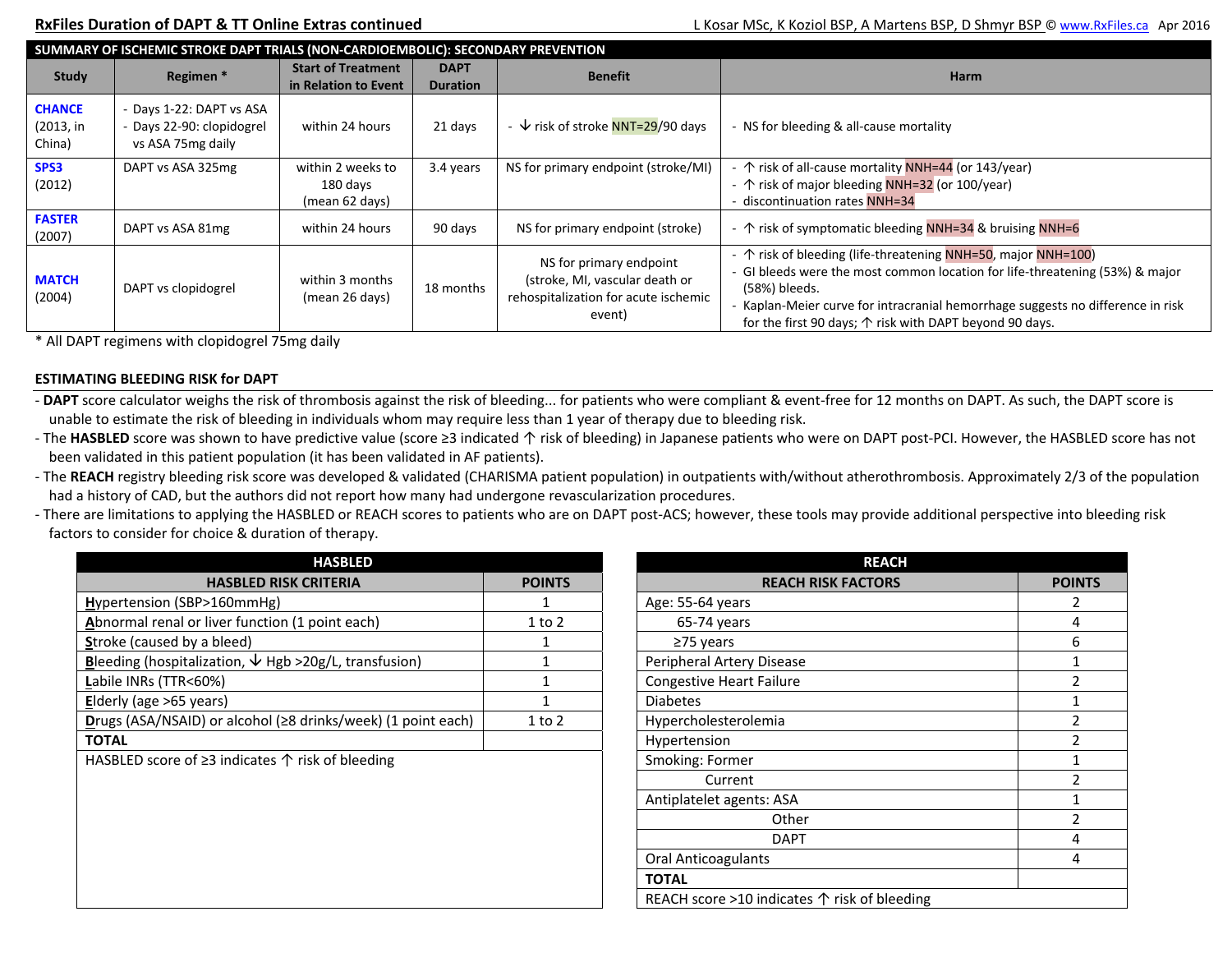### **CARDIOVASCULAR GUIDELINES:**

### **CANADIAN CARDIOVASCULAR GUIDELINES**

- Ackman ML, Bucci C, Callaghan M, et al. A pharmacist's guide to the 2012 update of the Canadian Cardiovascular Society Guidelines for the Use of Antiplatelet Therapy. Can Pharm J (Ott).2015 Mar;148(2):71-81.
- Tanguay JF, Bell AD, Ackman ML et al; **Canadian Cardiovascular Society**. Focused **2012** update of the Canadian Cardiovascular Society guidelines for the use of antiplatelet therapy. Can J Cardiol. 2013 Nov;29(11):1334-45.
- Skanes AC, Healey JS, Cairns JA, et al; **Canadian Cardiovascular Society Atrial Fibrillation Guidelines** Committee. Focused **2012** update of the Canadian Cardiovascular Society atrial fibrillation guidelines: recommendations for stroke prevention and rate/rhythm control. Can J Cardiol. 2012 Mar-Apr;28(2):125-36.
- Bell AD, Roussin A, Cartier R, et al; **Canadian Cardiovascular Society**. The use of antiplatelet therapy in the outpatient setting: Canadian Cardiovascular Society guidelines. Can J Cardiol. **2011** May-Jun;27 Suppl A:S1-59.

### **EUROPEAN CARDIOVASCULAR GUIDELINES**

- Roffi M, Patrono C, Collet JP, et al. **2015 ESC Guidelines for the Management of Acute Coronary Syndromes in Patients Presenting Without Persistent ST-segment Elevation**. Rev Esp Cardiol (Engl Ed). 2015 Dec;68(12):1125.
- Authors/Task Force members, Windecker S, Kolh P, Alfonso F, et al. **2014 ESC/EACTS Guidelines on myocardial revascularization**: The Task Force on Myocardial Revascularization of the European Society of Cardiology (ESC) and the European Association for Cardio-Thoracic Surgery (EACTS)Developed with the special contribution of the European Association of Percutaneous Cardiovascular Interventions (EAPCI). Eur Heart J. 2014 Oct 1;35(37):2541-619.
- Lip GY, Windecker S, Huber K, et al. Management of antithrombotic therapy in atrial fibrillation patients presenting with acute coronary syndrome and/or undergoing percutaneous **coronary or valve interventions**: a joint consensus document of the **European Society of Cardiology Working Group on Thrombosis**, European Heart Rhythm Association (EHRA), European Association of Percutaneous Cardiovascular Interventions (EAPCI) and European Association of Acute Cardiac Care (ACCA) endorsed by the Heart Rhythm Society (HRS) and Asia-Pacific Heart Rhythm Society (APHRS). Eur Heart J. **2014** Dec 1;35(45):3155-79.
- Montalescot G, Sechtem U, Achenbach S, et al. **2013 ESC guidelines on the management of stable coronary artery disease: the Task Force on the management of stable coronary artery disease of the European Society of Cardiology**. Eur Heart J. 2013 Oct;34(38):2949-3003.
- European Stroke Organisation, Tendera M, Aboyans V, Bartelink ML, et al; ESC Committee for Practice Guidelines. ESC Guidelines on the diagnosis and treatment of **peripheral artery diseases**: Document covering atherosclerotic disease of extracranial carotid and vertebral,mesenteric, renal, upper and lower extremity arteries: the Task Force on the Diagnosis and Treatment of Peripheral Artery Diseases of the European Society of Cardiology (ESC). Eur Heart J. 2011 Nov;32(22):2851-906.

### **USA CARDIOVASCULAR GUIDELINES**

- Levine GN, Bates ER, Bittl JA, et al. **2016 ACC/AHA Guideline Focused Update on Duration of Dual Antiplatelet Therapy in Patients With Coronary Artery Disease**: A Report of the American College of Cardiology/American Heart Association Task Force on Clinical Practice Guidelines: An Update of the 2011 ACCF/AHA/SCAI Guideline for Percutaneous Coronary Intervention, 2011 ACCF/AHA Guideline for Coronary Artery Bypass Graft Surgery, 2012 ACC/AHA/ACP/AATS/PCNA/SCAI/STS Guideline for the Diagnosis and Management of Patients With Stable Ischemic Heart Disease, 2013 ACCF/AHA Guideline for the Management of ST-Elevation Myocardial Infarction, 2014 AHA/ACC Guideline for the Management of Patients With Non-ST-Elevation Acute Coronary Syndromes, and 2014 ACC/AHA Guideline on Perioperative Cardiovascular Evaluation and Management of Patients Undergoing Noncardiac Surgery. Circulation. 2016 Mar 29. pii: CIR.0000000000000404. [Epub ahead of print] PubMed PMID: 27026020.
- Bittl JA, Baber U, Bradley SM, Wijeysundera DN. Duration of Dual Antiplatelet Therapy: A **Systematic Review for the 2016 ACC/AHA Guideline** Focused Update on Duration of Dual Antiplatelet Therapy in Patients With Coronary Artery Disease: A Report of the American College of Cardiology/American Heart Association Task Force on Clinical Practice Guidelines. Circulation. 2016 Mar 29. pii: CIR.0000000000000405. [Epub ahead of print] PubMed PMID: 27026019.
- Kulik A, Ruel M, Jneid H et al; **American Heart Association** Council on Cardiovascular Surgery and Anesthesia. Secondary prevention after **coronary artery bypass graft** surgery: a scientific statement from the American Heart Association. Circulation. **2015** Mar 10;131(10):927-64.
- Amsterdam EA, Wenger NK, Brindis RG, et al; American College of Cardiology; American Heart Association Task Force on Practice Guidelines; Society for Cardiovascular Angiography and Interventions; Society of Thoracic Surgeons; American Association for Clinical Chemistry. **2014 AHA/ACC Guideline for the Management of Patients with Non-ST-Elevation Acute Coronary Syndromes:** a report of the American College of Cardiology/American Heart Association Task Force on Practice Guidelines. J Am Coll Cardiol. 2014 Dec 23;64(24):e139-228.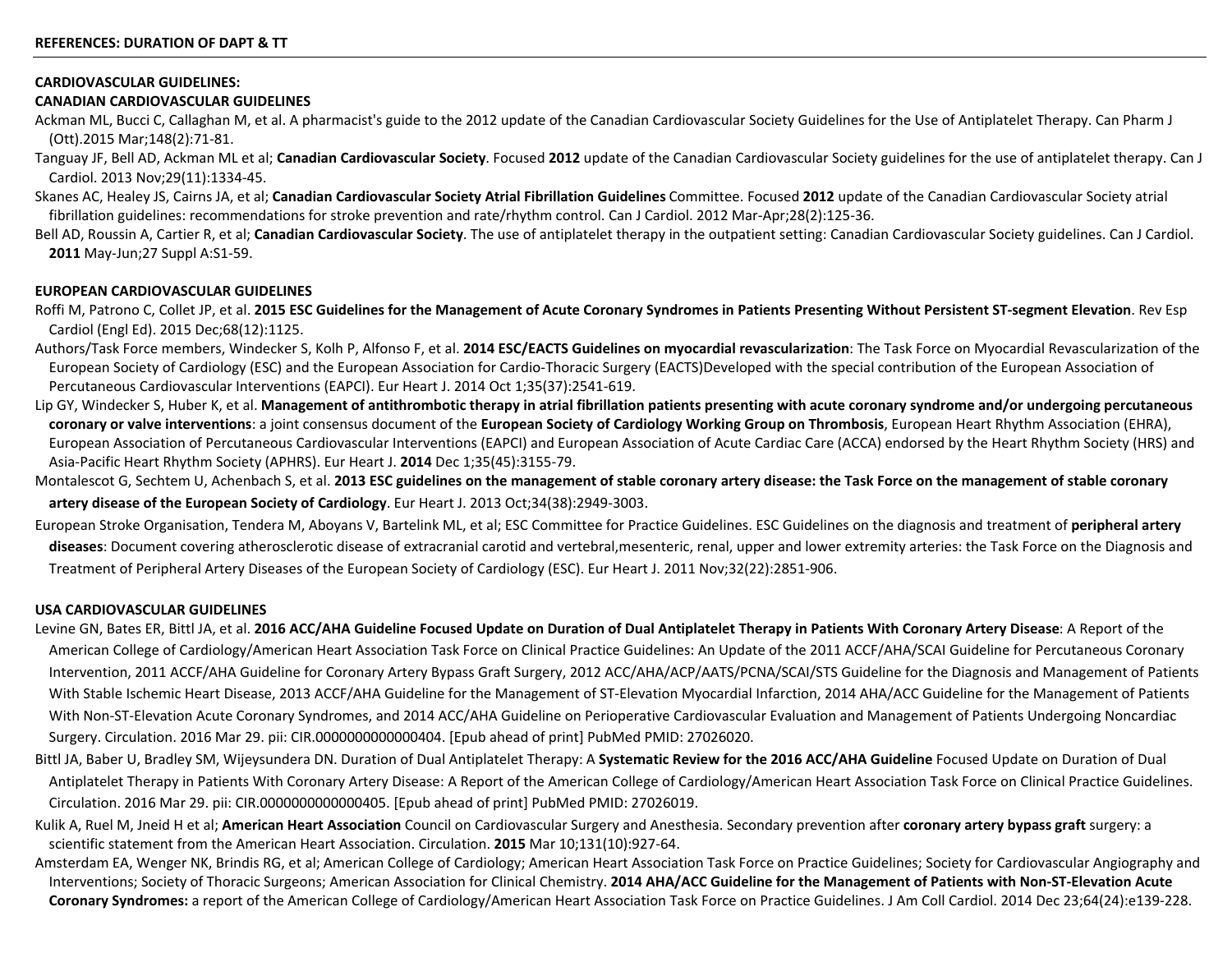January CT, Wann LS, Alpert JS, et al; ACC/AHA Task Force Members. **2014 AHA/ACC/HRS guideline for the management of patients with atrial fibrillation**: a report of the American College of Cardiology/American Heart Association Task Force on practice guidelines and the Heart Rhythm Society. Circulation. 2014 Dec 2;130(23):e199-267.

- O'Gara PT, Kushner FG, Ascheim DD, et al; American College of Cardiology Foundation; American Heart Association Task Force on Practice Guidelines; American College of Emergency Physicians; Society for Cardiovascular Angiography and Interventions. **2013 ACCF/AHA guideline for the management of ST-elevation myocardial infarction**: executive summary: a report of the American College of Cardiology Foundation/American Heart Association Task Force on Practice Guidelines: developed in collaboration with the American College of Emergency Physicians and Society for Cardiovascular Angiography and Interventions. Catheter Cardiovasc Interv. 2013 Jul 1;82(1):E1-27.
- Vandvik PO, Lincoff AM, Gore JM, et al; American College of Chest Physicians. Primary and secondary prevention of cardiovascular disease: Antithrombotic Therapy and Prevention of Thrombosis, 9th ed: **American College of Chest Physicians Evidence-Based Clinical Practice Guidelines**. Chest. 2012 Feb;141(2 Suppl):e637S-68S. doi: 10.1378/chest.11-2306. Erratum in: Chest. 2012 Apr;141(4):1129.
- Alonso-Coello P, Bellmunt S, McGorrian C, et al; American College of Chest Physicians. Antithrombotic therapy in **peripheral artery disease**: Antithrombotic Therapy and Prevention of Thrombosis, 9th ed: American College of Chest Physicians Evidence-Based Clinical Practice Guidelines. Chest. 2012 Feb;141(2Suppl):e669S-90S.
- Hillis LD, Smith PK, Anderson JL, et al; American College of Cardiology Foundation/American Heart Association Task Force on Practice Guidelines. **2011 ACCF/AHA guideline for coronary artery bypass graft surgery: executive summary**: a report of the American College of Cardiology Foundation/American Heart Association Task Force on Practice Guidelines. J Thorac Cardiovasc Surg. 2012 Jan; 143(1):4-34.
- Levine GN, Bates ER, Blankenship JC et al; ACCF; AHA; SCAI. **2011 ACCF/AHA/SCAI Guideline for Percutaneous Coronary Intervention**: executive summary: a report of the American College of Cardiology Foundation/American Heart Association Task Force on Practice Guidelines and the Society for Cardiovascular Angiography and Interventions. Catheter Cardiovasc Interv. 2012 Feb 15;79(3):453-95.
- American College of Cardiology Foundation; American Heart Association Task Force; Society for Cardiovascular Angiography and Interventions; Society of Interventional Radiology; Society for Vascular Medicine; Society for Vascular Surgery, Rooke TW, Hirsch AT, Misra S, et al. 2011 ACCF/AHA focused update of the guideline for the management of patients with **peripheral artery disease** (updating the 2005 guideline). Vasc Med. 2011 Dec;16(6):452-76.
- Grines CL, Bonow RO, Casey DE Jr, et al; American Heart Association; American College of Cardiology; Society for Cardiovascular Angiography and Interventions; American College of Surgeons; American Dental Association; American College of Physicians. **Prevention of premature discontinuation of dual antiplatelet therapy in patients with coronary artery stents**: a science advisory from the American Heart Association, American College of Cardiology, Society for Cardiovascular Angiography and Interventions, American College of Surgeons, and American Dental Association, with representation from the American College of Physicians. J Am Dent Assoc. **2007** May;138(5):652-5.
- Laskey WK, Yancy CW, Maisel WH. Thrombosis in coronary drug-eluting stents: report from the meeting of the Circulatory System Medical Devices Advisory Panel of the Food and Drug Administration Center for Devices and Radiologic Health, December 7-8, 2006. Circulation. **2007** May 1;115(17):2352-7.
- Smith SC Jr, Feldman TE, Hirshfeld JW Jr, et al; American College of Cardiology/American Heart Association Task Force on Practice Guidelines; ACC/AHA/SCAI Writing Committee to Update 2001 Guidelines for Percutaneous Coronary Intervention. **ACC/AHA/SCAI 2005 guideline update for percutaneous coronary intervention**: a report of the AmericanCollege of Cardiology/American Heart Association Task Force on Practice Guidelines (ACC/AHA/SCAI Writing Committee to Update 2001 Guidelines for Percutaneous Coronary Intervention). Circulation. 2006 Feb 21;113(7):e166-286.

### **DAPT POST-PCI META-ANALYSES**

- Abo-Salem E, Alsidawi S, Jamali H, et al. Optimal Duration of Dual Antiplatelet Therapy after Drug-Eluting Stents: Meta-Analysis of Randomized Trials. Cardiovasc Ther. 2015 Oct;33(5):253-63.
- Basaraba J, Barry A. Short- versus standard-term dual antiplatelet therapy after percutaneous coronary intervention with drug-eluting stent implantation: a meta-analysis. Abstract CSHP PPC 2016. CJHP 2016; 69(1).
- Cassese S, Byrne RA, Ndrepepa G, et al. Prolonged dual antiplatelet therapy after drug-eluting stenting: meta-analysis of randomized trials. Clin Res Cardiol. 2015 Oct;104(10):887-901.
- Giustino G, Baber U, Sartori S, et al. Duration of dual antiplatelet therapy after drug-eluting stent implantation: a systematic review and meta-analysis of randomized controlled trials. J Am Coll Cardiol. 2015 Apr 7;65(13):1298-310.
- Navarese EP, Andreotti F, Schulze V, et al. Optimal duration of dual antiplatelet therapy after percutaneous coronary intervention with drug eluting stents: meta-analysis of randomised controlled trials. BMJ. 2015 Apr 16;350:h1618.
- Palmerini T, Benedetto U, Bacchi-Reggiani L, et al. Mortality in patients treated with extended duration dual antiplatelet therapy after drug-eluting stent implantation: a pairwise and Bayesian network meta-analysis of randomised trials. Lancet. 2015 Jun 13;385(9985):2371-82.
- Spencer FA, Prasad M, Vandvik PO, et al. Longer- Versus Shorter-Duration Dual-Antiplatelet Therapy After Drug-Eluting Stent Placement: A Systematic Review and Meta-analysis. Ann Intern Med. 2015 Jul 21;163(2):118-26.
- Tsoi MF, Cheung CL, Cheung TT, et al. Duration of dual antiplatelet therapy after drug-eluting stent implantation: Meta-analysis of large randomised controlled trials. Sci Rep. 2015 Aug 17;5:13204.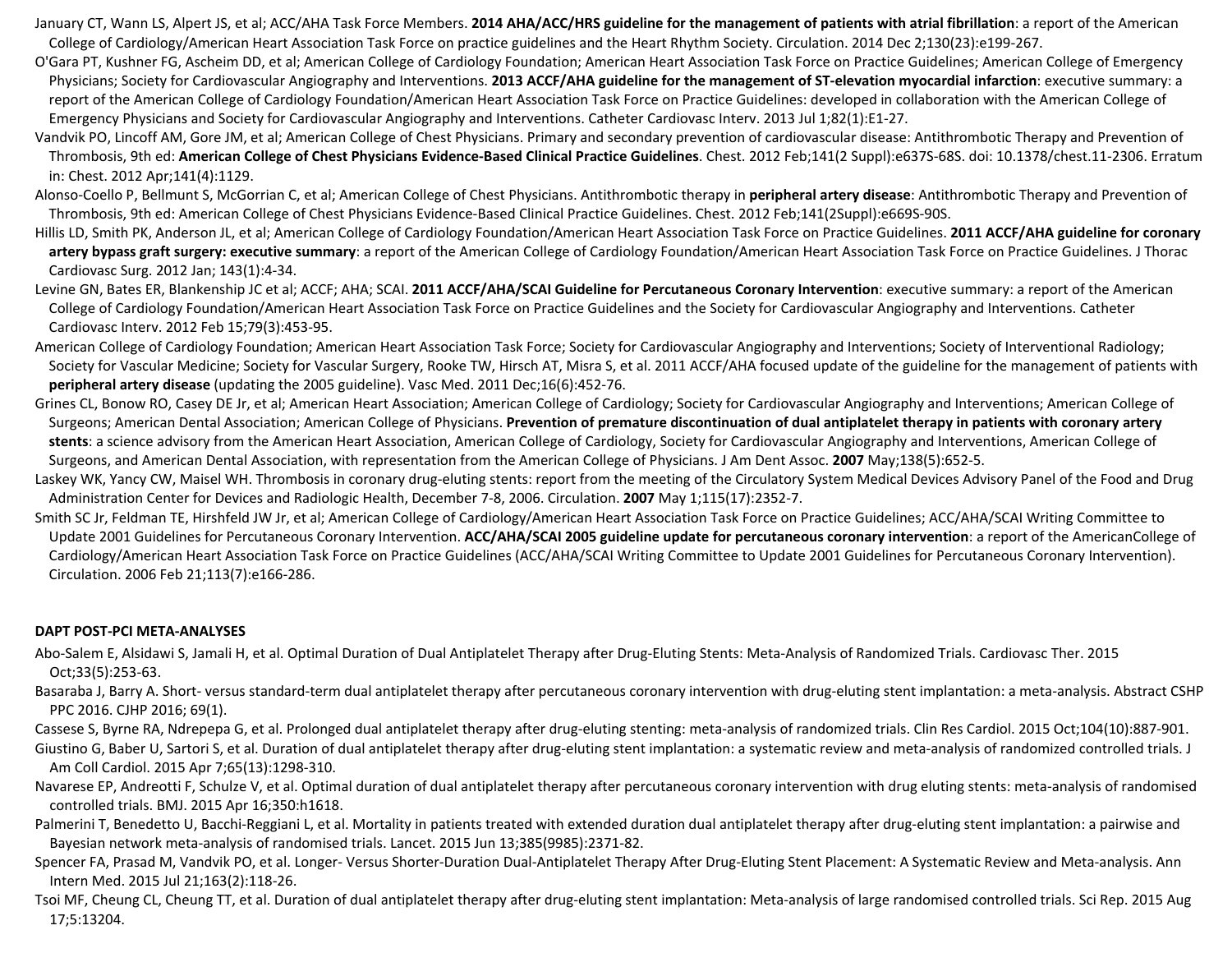Verdoia M, Schaffer A, Barbieri L, et al. Optimal Duration of Dual Antiplatelet Therapy After DES Implantation: A Meta-Analysis of 11 Randomized Trials. Angiology. 2015 Jun 11.

### **DAPT-POST PCI TRIALS (>1 year)**

Collet JP, Silvain J, Barthélémy O, et al; **ARCTIC** investigators. Dual-antiplatelet treatment beyond 1 year after drug-eluting stent implantation (ARCTIC-Interruption): a randomised trial. Lancet. 2014 Nov 1;384(9954):1577-85.

Helft G, Steg PG, Le Feuvre C, et al; OPTImal DUAL Antiplatelet Therapy Trial Investigators. Stopping or continuing clopidogrel 12 months after drug-eluting stent placement: the **OPTIDUAL** randomized trial. Eur Heart J. 2016 Jan 21;37(4):365-74.

Lee CW, Ahn JM, Park DW, et al. Optimal duration of dual antiplatelet therapy after drug-eluting stent implantation: a randomized, controlled trial (**DES-LATE**). Circulation. 2014 Jan 21;129(3):304-12.

Mauri L, Kereiakes DJ, Yeh RW, et al; **DAPT Study Investigators**. Twelve or 30 months of dual antiplatelet therapy after drug-eluting stents. N Engl J Med. 2014 Dec 4; 371(23):2155-66. Wallace EL, Abdel-Latif A, Charnigo R,et al. Meta-analysis of long-term outcomes for drug-eluting stents versus bare-metal stents in primary percutaneous coronary interventions for STsegment elevation myocardial infarction. Am J Cardiol. 2012 Apr 1;109(7):932-40.

Yeh R, Secemsky E, Kereiakes J, et al. Individualizing treatment duration of dual antiplatelet therapy after percutaneous coronary intervention: an analysis from the DAPT study (**DAPT Score Calculator**). Available at: http://www.daptstudy.org/for-media/DAPT\_Score\_AHA\_Slides.pdf. Accessed January 2016.

Yeh RW, Secemsky EA, Kereiakes DJ, et al; DAPT Study Investigators. Development and Validation of a Prediction Rule for Benefit and Harm of Dual Antiplatelet Therapy Bevond 1 Year After Percutaneous Coronary Intervention. JAMA. 2016 Mar 29.

### **DAPT-POST PCI TRIALS**

Colombo A, Chieffo A, Frasheri A, Garbo R, Masotti-Centol M, Salvatella N, et al. Second-generation drug-eluting stent implantation followed by 6- versus 12-month dual antiplatelet therapy: the **SECURITY** randomized clinical trial. J Am Coll Cardiol. 2014;64: 2086-97.

Feres F, Costa RA, Abizaid A, et al; **OPTIMIZE** Trial Investigators. Three vs twelve months of dual antiplatelet therapy after zotarolimus-eluting stents: the OPTIMIZE randomized trial. JAMA. 2013;310:2510-22.

Gilard M, Barragan P, Noryani AA, et al. 6- versus 24-month dual antiplatelet therapy after implantation of drug-eluting stents in patients nonresistant to aspirin: the randomized, multicenter **ITALIC** trial. J Am Coll Cardiol. 2015;65:777-86.

Gwon HC, Hahn JY, Park KW, et al. Six-month versus 12-month dual antiplatelet therapy after implantation of drug-eluting stents: the Efficacy of Xience/Promus Versus Cypher to Reduce Late Loss After Stenting (**EXCELLENT**) randomized, multicenter study. Circulation. 2012;125:505-13.

Kim BK, Hong MK, Shin DH, et al; RESET Investigators. A new strategy for discontinuation of dual antiplatelet therapy: the RESET Trial (REal Safety and Efficacy of 3-month dual antiplatelet Therapy following Endeavor zotarolimus-eluting stent implantation). J Am Coll Cardiol. 2012;60:1340-8.

Schulz-Schupke S, Byrne RA, Ten Berg JM, et al; on behalf of the Intracoronary Stenting and Antithrombotic Regimen: Safety And EFficacy of 6 Months Dual Antiplatelet Therapy After Drug-Eluting Stenting (**ISAR-SAFE**) trial investigators. ISAR-SAFE: a randomized, double-blind, placebo controlled trial of 6 versus 12 months of clopidogrel therapy after drug-eluting stenting. Eur Heart J. 2015.

Valgimigli M, Borghesi M, Tebaldi M, et al; PROlonging Dual antiplatelet treatment after Grading stent-induced Intimal hyperplasia studY Investigators. Should duration of dual antiplatelet therapy depend on the type and/or potency of implanted stent? A pre-specified analysis from the PROlonging Dual antiplatelet treatment after Grading stent-induced Intimal hyperplasia studY (**PRODIGY**). Eur Heart J. 2013;34:909-19.

### **BARE-METAL STENTS**

Kereiakes DJ, Yeh RW, Massaro JM, et al; Dual Antiplatelet Therapy (**DAPT)** Study Investigators. Antiplatelet therapy duration following **bare metal** or drug-eluting coronary stents: the dual antiplatelet therapy randomized clinical trial. JAMA. 2015 Mar 17;313(11):1113-21.

Steinhubl SR, Berger PB, Mann JT et al; **CREDO** Investigators. Clopidogrel for the Reduction of Events During Observation. Early and sustained dual oral antiplatelet therapy following percutaneous coronary intervention: a randomized controlled trial. JAMA. 2002 Nov 20; 288(19):2411-20.

Yamaji K, Shiomi H, Morimoto T, et al. Influence of Sex on Long-Term Outcomes After Implantation of Bare-Metal Stent: A Multicenter Report From the Coronary Revascularization Demonstrating Outcome Study-Kyoto (CREDO-Kyoto) Registry Cohort-1. Circulation. 2015 Dec 15;132(24):2323-33.

### **DISCONTINUATION OF THERAPY**

Eisenstein EL, Anstrom KJ, Kong DF, et al. Clopidogrel use and long-term clinical outcomes after drug-eluting stent implantation. JAMA. 2007 Jan 10;297(2):159-68. Loh JP, Torguson R, Pendyala LK, et al. Impact of early versus late clopidogrel discontinuation on stent thrombosis following percutaneous coronary intervention with first- and secondgeneration drug-eluting stents. Am J Cardiol. 2014 Jun 15;113(12):1968-76.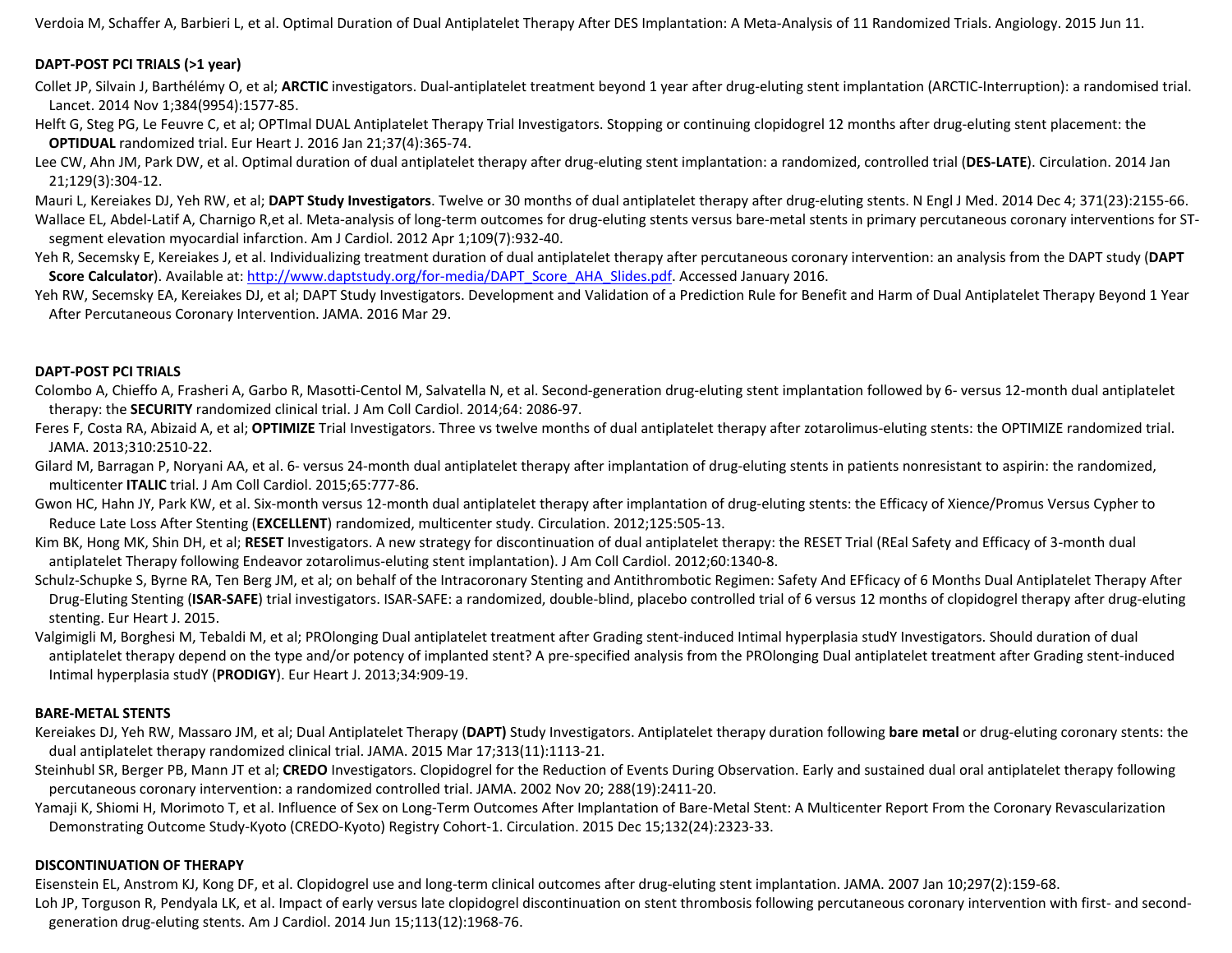- Mehran R, Baber U, Steg PG, et al. Cessation of dual antiplatelet treatment and cardiac events after percutaneous coronary intervention (**PARIS**): 2 year results from a prospective observational study. Lancet. 2013 Nov 23;382(9906):1714-22.
- Moussa ID, Colombo A. Antiplatelet therapy discontinuation following drug-eluting stent placement: dangers, reasons, and management recommendations. Catheter Cardiovasc Interv. 2009 Dec 1;74(7):1047-54.
- Naidu SS, Krucoff MW, Rutledge DR, et al. Contemporary incidence and predictors of stent thrombosis and other major adverse cardiac events in the year after XIENCE V implantation: results from the 8,061-patient XIENCE V United States study. JACC Cardiovasc Interv. 2012 Jun;5(6):626-35.
- Pfisterer M, Brunner-La Rocca HP, Buser PT, et al; BASKET-LATE Investigators. Late clinical events after clopidogrel discontinuation may limit the benefit of drug-eluting stents: an observational study of drug-eluting versus bare-metal stents. J Am Coll Cardiol. 2006 Dec 19;48(12):2584-91.
- Schulz S, Schuster T, Mehilli J, et al. Stent thrombosis after drug-eluting stent implantation: incidence, timing, and relation to discontinuation of clopidogrel therapy over a 4-year period. Eur Heart J. 2009 Nov;30(22):2714-21.
- Silber S, Kirtane AJ, Belardi JA, et al. Lack of association between dual antiplatelet therapy use and stent thrombosis between 1 and 12 months following resolute zotarolimus-eluting stent implantation. Eur Heart J. 2014 Aug 1;35(29):1949-56.
- Yano M, Natsuaki M, Morimoto T, Nakagawa Y, et al; j-Cypher Registry Investigators. Antiplatelet therapy discontinuation and stent thrombosis after sirolimus-eluting stent implantation: five-year outcome of the j-Cypher Registry. Int J Cardiol. 2015 Nov 15;199:296-301.

### **STENT THROMBOSIS**

- Byrne RA, Joner M, Kastrati A. Stent thrombosis and restenosis: what have we learned and where are we going? The Andreas Grüntzig Lecture ESC 2014. Eur Heart J. 2015 Dec 14;36(47):3320-31.
- Eisen A, Bhatt DL. Antiplatelet therapy: Defining the optimal duration of DAPT after PCI with DES. Nat Rev Cardiol. 2015 Aug;12(8):445-6.
- Daemen J, Wenaweser P, Tsuchida K, et al. Early and late coronary stent thrombosis of sirolimus-eluting and paclitaxel-eluting stents in routine clinical practice: data from a large twoinstitutional cohort study. Lancet. 2007 Feb 24;369(9562):667-78.
- Dangas GD, Claessen BE, Mehran R, et al. Development and validation of a stent thrombosis risk score in patients with acute coronary syndromes. JACC Cardiovasc Interv. 2012 Nov;5(11):1097-105.
- Jeger RV, Pfisterer ME, Sørensen R, et al; BASKET and BASKET-PROVE investigators. Tradeoff between bleeding and stent thrombosis in different dual antiplatelet therapy regimes: Importance of case fatality rates and effective treatment durations. Am Heart J. 2014 Nov;168(5):698-705.
- Holmes DR Jr, Kereiakes DJ, Garg S et al. Stent thrombosis. J Am Coll Cardiol. 2010 Oct 19;56(17):1357-65.
- Kaul U, Bangalore S, Seth A, et al; TUXEDO-India Investigators. Paclitaxel-Eluting versus Everolimus-Eluting Coronary Stents in Diabetes. N Engl J Med. 2015 Oct 29;373(18):1709-19.
- Naidu SS, Krucoff MW, Rutledge DR, et al. Contemporary incidence and predictors of stent thrombosis and other major adverse cardiac events in the year after XIENCE V implantation: results from the 8,061-patient XIENCE V United States study. JACC Cardiovasc Interv. 2012 Jun;5(6):626-35.
- Sarno G, Lagerqvist B, Fröbert O, et al. Lower risk of stent thrombosis and restenosis with unrestricted use of 'new-generation' drug-eluting stents: a report from the nationwide Swedish Coronary Angiography and Angioplasty Registry (SCAAR). Eur Heart J. 2012 Mar;33(5):606-13.
- Serruys PW, Farooq V, Kalesan B, et al. Improved safety and reduction in stent thrombosis associated with biodegradable polymer-based biolimus-eluting stents versus durable polymerbased sirolimus-eluting stents in patients with coronary artery disease: final 5-year report of the LEADERS (Limus Eluted From A Durable Versus ERodable Stent Coating)randomized, noninferiority trial. JACC Cardiovasc Interv. 2013 Aug;6(8):777-89.
- Tada T, Byrne RA, Simunovic I, et al. Risk of stent thrombosis among bare-metal stents, first-generation drug-eluting stents, and second-generation drug-eluting stents: results from a registry of 18,334 patients. JACC Cardiovasc Interv. 2013 Dec;6(12):1267-74.
- van Werkum JW, Heestermans AA, Zomer AC, et al. Predictors of coronary stent thrombosis: the Dutch Stent Thrombosis Registry. J Am Coll Cardiol. 2009 Apr 21;53(16):1399-409.

### **REVIEWS ON THE DURATION OF DAPT AFTER CORONARY STENTING**

Binder R, Luscher T. Duration of DAPT after coronary artery stenting: where is the sweet spot between ischemia and bleeding? European Heart Jouranl. 2015; (36)1207-1211. Mehran R, Giustino G, Baber U. DAPT duration after DES: what is the "mandatory" duration? J Am Coll Cardiol. 2015 Mar 24;65(11):1103-6.

Montalescot G, Brieger D, Dalby AJ, et al. Duration of Dual Antiplatelet Therapy After Coronary Stenting: A Review of the Evidence. J Am Coll Cardiol. 2015 Aug 18;66(7):832-47. Park SJ, Kang SM, Park DW. Dual antiplatelet therapy after drug-eluting stents: defining the proper duration. Coron Artery Dis. 2014 Jan;25(1):83-9.

### **ASA**

Antithrombotic Trialists' Collaboration. Collaborative meta-analysis of randomised trials of antiplatelet therapy for prevention of death, myocardial infarction, and stroke in high risk patients. BMJ. 2002 Jan 12;324(7329):71-86.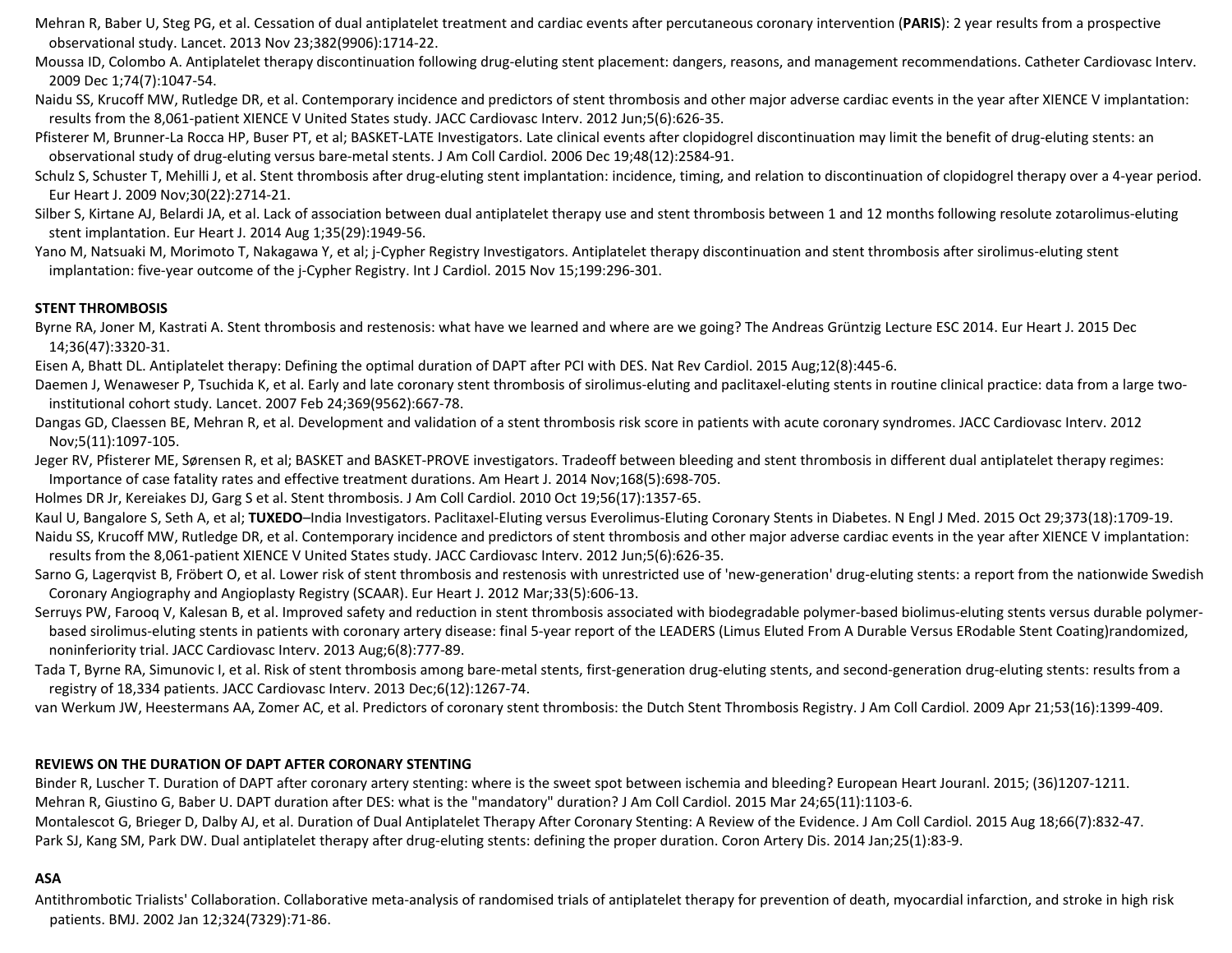Antithrombotic Trialists' (ATT) Collaboration. Aspirin in the primary and secondary prevention of vascular disease: collaborative meta-analysis of individual participant data from randomised trials. Lancet. 2009 May 30;373(9678):1849-60.

### **CLOPIDOGREL**

- Belch JJ, Dormandy J et al; CASPAR Writing Committee. Results of the randomized, placebo-controlled clopidogrel and acetylsalicylic acid in bypass surgery for peripheral arterial disease (**CASPAR**) trial. J Vasc Surg. 2010 Oct;52(4):825-33, 833.e1-2.
- Bhatt DL, Fox KA, Hacke W, et al; **CHARISMA** Investigators. Clopidogrel and aspirin versus aspirin alone for the prevention of atherothrombotic events. N Engl J Med. 2006 Apr 20;354(16):1706-17.
- Chen ZM, Jiang LX, Chen YP, et al; **COMMIT** (ClOpidogrel and Metoprolol in Myocardial Infarction Trial) collaborative group. Addition of clopidogrel to aspirin in 45,852 patients with acute myocardial infarction: randomised placebo-controlled trial. Lancet. 2005 Nov 5; 366(9497):1607-21.
- CURE Study Investigators. The Clopidogrel in Unstable angina to prevent Recurrent Events (**CURE**) trial programme. Eur Heart J 2000, 21:2033-2041.
- Ho PM, Tsai TT, Maddox TM, et al. Delays in filling clopidogrel prescription after hospital discharge and adverse outcomes after drug-eluting stent implantation: implications for transitions of care. Circ Cardiovasc Qual Outcomes. 2010 May;3(3):261-6.
- Kulik A, Le May MR, Voisine P, et al. Aspirin plus clopidogrel versus aspirin alone after coronary artery bypass grafting: the clopidogrel after surgery for coronary artery disease (**CASCADE**) Trial. Circulation. 2010 Dec 21; 122(25):2680-7.
- Mehta SR, Tanguay JF, Eikelboom JW, et al; CURRENT-OASIS 7 trial investigators. Double-dose versus standard-dose clopidogrel and high-dose versus low-dose aspirin in individuals undergoing percutaneous coronary intervention for acute coronary syndromes (**CURRENT-OASIS 7**): a randomised factorial trial. Lancet. 2010 Oct 9; 376(9748):1233-43.
- Mehta SR, Bassand JP, Chrolavicius S, et al. **CURRENT-OASIS 7** Investigators. Dose comparisons of clopidogrel and aspirin in acute coronary syndromes. N Engl J Med. 2010 Sep 2;363(10):930-42.
- Mehta SR, Yusuf S, Peter RJG, Bertrand ME, et al. Effects of pretreatment with clopidogrel and aspirin followed by long-term therapy in patients undergoing percutaneous coronary intervention: the **PCI-CURE** study. Lancet 2001. 358:527-533.
- Mehta SR, Yusuf S; Clopidogrel in Unstable angina to prevent Recurrent Events (**CURE**) Study Investigators. The Clopidogrel in Unstable angina to prevent Recurrent Events (CURE) trial programme; rationale, design and baseline characteristics including a meta-analysis of the effects of thienopyridines in vascular disease. Eur Heart J. 2000 Dec; 21(24):2033-41. Mega JL, Close SL, Wiviott SD, et al. Cytochrome p-450 polymorphisms and response to clopidogrel. N Engl J Med. 2009 Jan 22;360(4):354-62.
- Sabatine MS, Cannon CP, Gibson CM, et al. Effect of Clopidogrel Pretreatment Before Percutaneous Coronary Intervention in Patients with ST-Elevation Myocardial Infarction Treated with Fibrinolytics: The **PCI-CLARITY** Study. JAMA. 2005 Sept 14; 29=4 (10): 1224-1232.
- Sabatine MS, Cannon CP, Gibson CM, et al; CLARITY-TIMI 28 Investigators. Addition of clopidogrel to aspirin and fibrinolytic therapy for myocardial infarction with ST-segment elevation. N Engl J Med. 2005 Mar 24; 352(12):1179-89.
- Sabatine MS, McCabe CH, Gibson CH & Cannon CP. Design and rationale of Clopidogrel as Adjunctive Reperfusion Therapy- Thrombolysis in Myocardial Infarction (CLARITY-TIMI) 28 trial. Am Heart J 2005 149: 227-233.
- Simon T, Verstuyft C, Mary-Krause M, Quteineh L, Drouet E, Méneveau N, Steg PG, Ferrières J, Danchin N, Becquemont L; French Registry of Acute ST-Elevation and Non-ST-Elevation Myocardial Infarction (FAST-MI) Investigators. Genetic determinants of response to clopidogrel and cardiovascular events. N Engl J Med. 2009 Jan 22; 360(4):363-75.
- Steinhubl SR, Berger PB, Mann JT et al; **CREDO** Investigators. Clopidogrel for the Reduction of Events During Observation. Early and sustained dual oral antiplatelet therapy following percutaneous coronary intervention: a randomized controlled trial. JAMA. 2002 Nov 20; 288(19):2411-20.

## **CLOPIDOGREL: MORTALITY**

- Elmariah S, Mauri L, Doros G et al Extended duration dual antiplatelet therapy and mortality: a systematic review and meta-analysis. Lancet. 2015 Feb 28;385(9970):792-8. FDA Drug Safety Communication: FDA review finds long-term treatment with blood-thinning medicine Plavix (clopidogrel) does not change risk of death. Available at: http://www.fda.gov/downloads/Drugs/DrugSafety/UCM471586.pdf. Accessed February 2016.
- Mauri L, Elmariah S, Yeh RW et al; DAPT Study Investigators. Causes of late mortality with dual antiplatelet therapy after coronary stents. Eur Heart J. 2016 Jan 21;37(4):378-85.

## **TICAGRELOR**

- Bonaca MP, Bhatt DL, Cohen M, et al; PEGASUS-TIMI 54 Steering Committee and Investigators. Long-term use of ticagrelor in patients with prior myocardial infarction. N Engl J Med. 2015 May 7;372(19):1791-800.
- Grima DT, Brown ST, Kamboj L, et al. Cost-effectiveness of ticagrelor versus clopidogrel in patients with acute coronary syndromes in Canada. Clinicoecon Outcomes Res. 2014 Jan 24;6:49-62.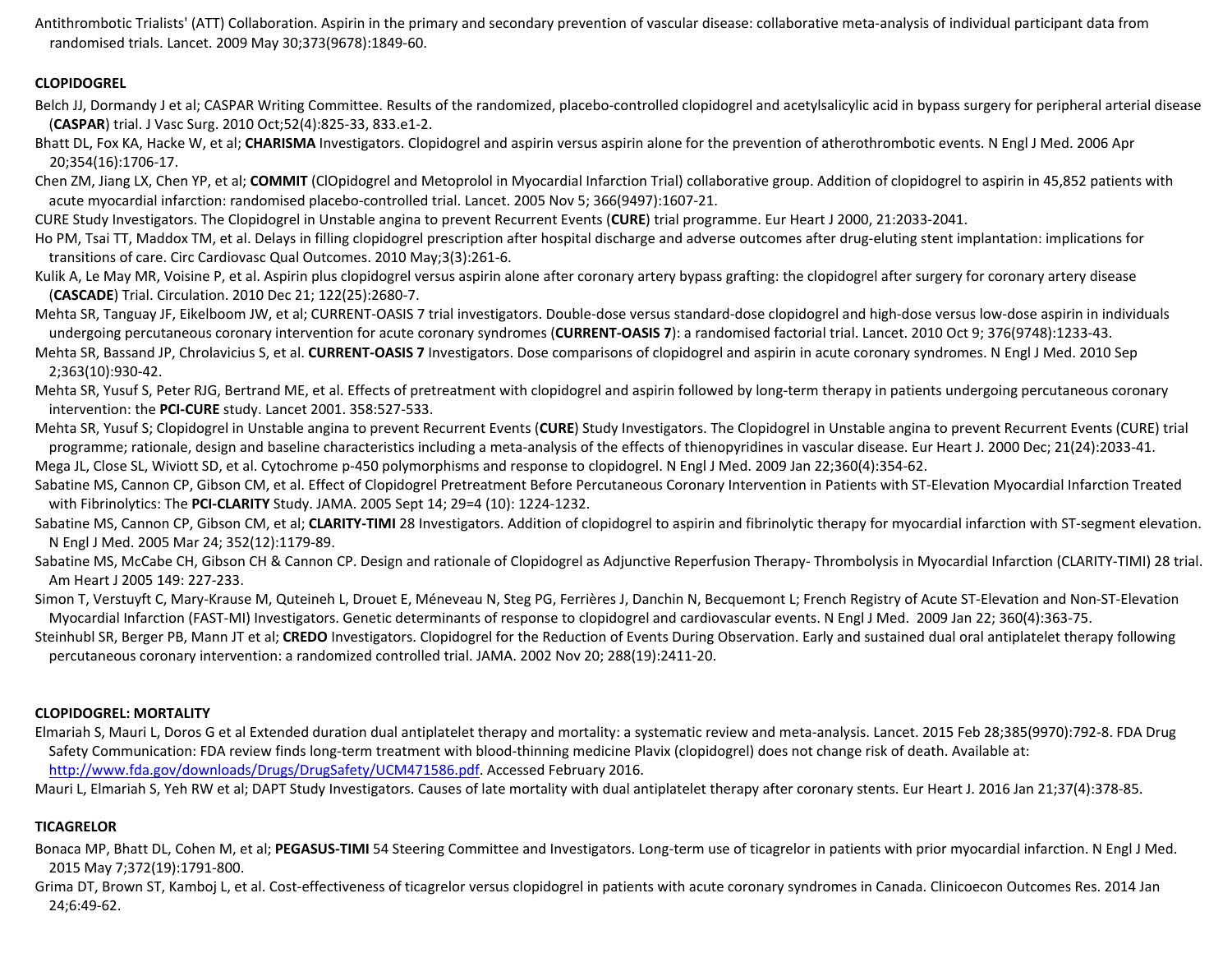Mahaffey KW, Wojdyla DM, Carroll K, et al; **PLATO** Investigators. Ticagrelor compared with clopidogrel by **geographic region** in the Platelet Inhibition and Patient Outcomes (PLATO) trial. Circulation. 2011 Aug 2;124(5):544-54.

Wallentin L, Becker RC, Budaj A, et al; **PLATO** Investigators, Freij A, Thorsén M. Ticagrelor versus clopidogrel in patients with acute coronary syndromes. N Engl J Med. 2009 Sep10;361(11):1045-57.

### **PRASUGREL**

Montalescot G, Wiviott SD, Braunwald E, et al; **TRITON-TIMI** 38 investigators. Prasugrel compared with clopidogrel in patients undergoing percutaneous coronary intervention for **STelevation myocardial infarction** (TRITON-TIMI 38): double-blind, randomised controlled trial. Lancet. 2009 Feb 28;373(9665):723-31.

Roe MT, Armstrong PW, Fox KA, et al; **TRILOGY** ACS Investigators. Prasugrel versus clopidogrel for acute coronary syndromes without revascularization. N Engl J Med. 2012 Oct 4;367(14):1297-309.

Wiviott SD, Braunwald E, McCabe CH, et al; TRITON-TIMI 38 Investigators. Prasugrel versus clopidogrel in patients with acute coronary syndromes. N Engl J Med. 2007 Nov 15; 357(20):2001-15.

### **SWITCHING P2Y12 INHIBITORS**

Bagai A, Chua D, Cohen EA, et al. Pharmacodynamic and clinical implications of switching between P2Y12 receptor antagonists: considerations for practice. Crit Pathw Cardiol. 2014 Dec;13(4):156-8.

Rollini F, Franchi F, Angiolillo DJ. Switching P2Y12-receptor inhibitors in patients with coronary artery disease. Nat Rev Cardiol. 2016 Jan;13(1):11-27.

Wallentin L, Becker RC, Budaj A, et al; PLATO Investigators. Ticagrelor versus clopidogrel in patients with acute coronary syndromes. N Engl J Med. 2009 Sep10; 361(11):1045-57.

### **BLEEDING RISK**

Ducrocq G, Wallace JS, Baron G, et al; **REACH Investigators**. Risk score to predict serious bleeding in stable outpatients with or at risk of atherothrombosis. Eur Heart J. 2010 May;31(10):1257-65.

Généreux P, Giustino G, Witzenbichler B, et al. Incidence, Predictors, and Impact of Post-Discharge Bleeding After Percutaneous Coronary Intervention. J Am Coll Cardiol. 2015 Sep 1;66(9):1036-45.

Ko DT, Yun L, Wijeysundera HC, et al. Incidence, predictors, and prognostic implications of hospitalization for late bleeding after percutaneous coronary intervention for patients older than 65 years. Circ Cardiovasc Interv. 2010 Apr;3(2):140-7.

Konishi H, Miyauchi K, Tsuboi S, et al. Impact of the **HAS-BLED Score** on Long-Term Outcomes **After Percutaneous Coronary Intervention**. Am J Cardiol. 2015 Aug 15;116(4):527-31. Vries MJ, van der Meijden PE, Henskens YM, et al. Assessment of bleeding risk in patients with coronary artery disease on dual antiplatelet therapy. A systematic review. Thromb Haemost. 2015 Dec 22;115(1):7-24.

### **GASTROINTESTINAL BLEEDING & GASTROPROTECTION**

Abraham NS, Hlatky MA, Antman EM, et al; ACCF/ACG/AHA. **ACCF/ACG/AHA 2010 expert consensus document on the concomitant use of proton pump inhibitors and thienopyridines**: a focused update of the ACCF/ACG/AHA 2008 expert consensus document on reducing the gastrointestinal risks of antiplatelet therapy and NSAID use. A Report of the American College of Cardiology Foundation Task Force on Expert Consensus Documents. J Am Coll Cardiol. 2010 Dec 7;56(24):2051-66.

Bhatt DL, Cryer BL, Contant CF, et al; **COGENT** Investigators. Clopidogrel with or without omeprazole in coronary artery disease. N Engl J Med. 2010 Nov 11;363(20):1909-17. Cardoso RN, Benjo AM, DiNicolantonio JJ, et al. Incidence of cardiovascular events and gastrointestinal bleeding in patients receiving clopidogrel with and without proton pump

inhibitors: an updated meta-analysis. Open Heart. 2015 Jun 30;2(1):e000248.

Moukarbel GV, Signorovitch JE, Pfeffer MA, et al. Gastrointestinal bleeding in high risk survivors of myocardial infarction: the **VALIANT** Trial. Eur Heart J. 2009 Sep;30(18):2226-32.

Roffi M, Patrono C, Collet JP, et al. **2015 ESC Guidelines for the Management of Acute Coronary Syndromes in Patients Presenting Without Persistent ST-segment Elevation**. Rev Esp Cardiol (Engl Ed). 2015 Dec;68(12):1125.

Schierning Olsen AM, Lindhardsen J, Gislason GH, et al. Impact of proton pump inhibitor treatment on gastrointestinal bleeding associated with non-steroidal anti-inflammatory drug use among post-myocardial infarction patients taking antithrombotics: nationwide study. BMJ. 2015 Oct 19;351:h5096.

Vardi M, Cryer BL, Cohen M, et al. The effects of proton pump inhibition on patient-reported severity of dyspepsia when receiving dual anti-platelet therapy with clopidogrel and lowdose aspirin: analysis from the **Clopidogrel and the Optimization of Gastrointestinal Events Trial**. Aliment Pharmacol Ther. 2015 Aug;42(3):365-74.

### **DAPT + CABG**

Bomb R, Oliphant CS, Khouzam RN. Dual Antiplatelet Therapy After Coronary Artery Bypass Grafting in the Setting of Acute Coronary Syndrome. Am J Cardiol. 2015 Jul 1;116(1):148-54.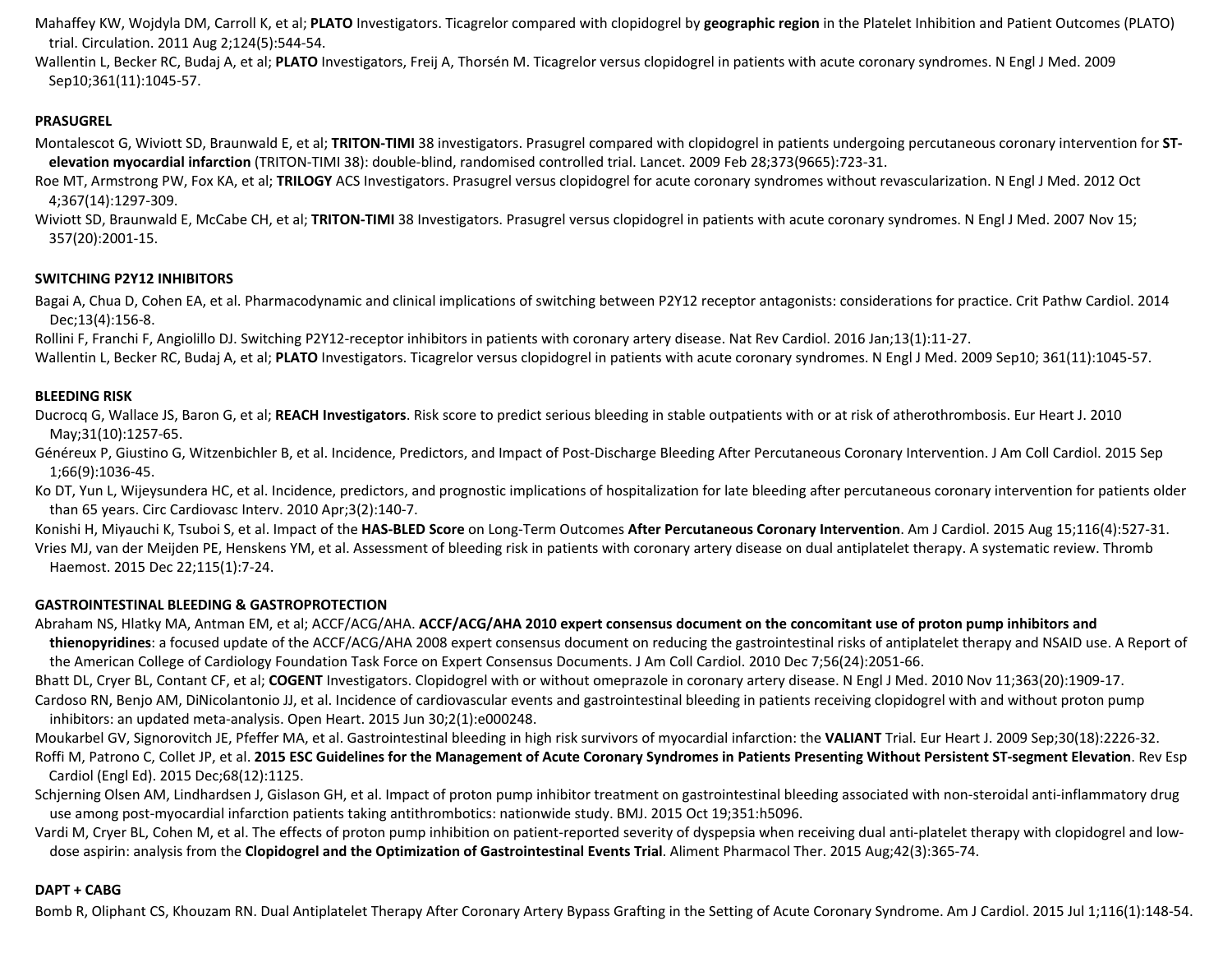Gurbuz AT, Zia AA, Vuran AC, Cui H, Aytac A. Postoperative clopidogrel improves mid-term outcome after off-pump coronary artery bypass graft surgery: a prospective study. Eur J Cardiothorac Surg. 2006 Feb;29(2):190-5.

Patel JH, Stoner JA, Owora A, Mathew ST, Thadani U. Evidence for using clopidogrel alone or in addition to aspirin in post coronary artery bypass surgery patients. Am J Cardiol. 2009 Jun 15; 103(12):1687-93. doi: 10.1016/j.amjcard.2009.02.021. Epub 2009 May 4. Review.

### **TRIPLE THERAPY**

Alexander JH, Lopes RD, James S, et al; **APPRAISE-2** Investigators. Apixaban with antiplatelet therapy after acute coronary syndrome. N Engl J Med. 2011 Aug 25;365(8):699-708. Andrade JG, Deyell MW, Khoo C, et al. Risk of bleeding on triple antithrombotic therapy after percutaneous coronary intervention/stenting: a systematic review and meta-analysis. Can J Cardiol. 2013 Feb;29(2):204-12.

Barry AR, Ackman ML. Triple antithrombotic therapy in patients with atrial fibrillation who have undergone percutaneous coronary intervention with stent implantation. Am J Health Syst Pharm. 2012 Sep 1;69(17):1485-93.

Bavishi C, Koulova A, Bangalore S, et al. Evaluation of the efficacy and safety of dual antiplatelet therapy with or without warfarin in patients with a clinical indication for DAPT and chronic anticoagulation: A meta-analysis of observational studies. Catheter Cardiovasc Interv. 2015 Sep 10.

Briasoulis A, Papageorgiou N, Zacharia E, et al. Meta-Analysis of Oral Anticoagulants with Dual versus Single Antiplatelet Therapy in Patients after Percutaneous Coronary Intervention. Am J Cardiovasc Drugs. 2015 Dec 9.

Braun OÖ, Bico B, Chaudhry U, et al. Concomitant use of warfarin and **ticagrelor** as an alternative to triple antithrombotic therapy after an acute coronary syndrome. Thromb Res. 2015 Jan;135(1):26-30.

Chamberlain AM, Gersh BJ, Mills RM, et al. Antithrombotic strategies and outcomes in acute coronary syndrome with atrial fibrillation. Am J Cardiol. 2015 Apr 15;115(8):1042-8.

Chen CF, Chen B, Zhu J, Xu YZ. Antithrombotic therapy after percutaneous coronary intervention in patients requiring oral anticoagulant treatment: A meta-analysis. Herz. 2015 Dec;40(8):1070-83.

Dans AL, Connolly SJ, Wallentin L, et al. Concomitant use of antiplatelet therapy with dabigatran or warfarin in the Randomized Evaluation of Long-Term Anticoagulation Therapy (**RE-LY**) trial. Circulation. 2013 Feb 5;127(5):634-40.

D'Ascenzo F, Taha S, Moretti C, et al. Meta-analysis of randomized controlled trials and adjusted observational results of use of clopidogrel, aspirin, and oral anticoagulants in patients undergoing percutaneous coronary intervention. Am J Cardiol. 2015 May 1;115(9):1185-93.

Dewilde WJ, Oirbans T, Verheugt FW, et al; **WOEST** study investigators. Use of clopidogrel with or without aspirin in patients taking oral anticoagulant therapy and undergoing percutaneous coronary intervention: an open-label, randomised, controlled trial. Lancet. 2013 Mar 30; 381(9872):1107-15.

Faxon DP, Eikelboom JW, Berger PB, et al. Antithrombotic therapy in patients with atrial fibrillation undergoing coronary stenting: a North American perspective: executive summary. Circ Cardiovasc Interv. 2011 Oct 1;4(5):522-34.

Fiedler KA, Maeng M, Mehilli J, et al. Duration of Triple Therapy inPatients Requiring Oral Anticoagulation After Drug-Eluting Stent Implantation:The **ISAR-TRIPLE** Trial. J Am Coll Cardiol. 2015 Apr 28; 65 (16):1619-29.

Fu A, Singh K, Abunassar J, et al; **CAPITAL** Investigators. **Ticagrelor** in Triple Antithrombotic Therapy: Predictors of Ischemic and Bleeding Complications. Clin Cardiol. 2016 Jan;39(1):19- 23.

Hansen ML, Sørensen R, Clausen MT, Fog-Petersen ML, Raunsø J, Gadsbøll N, Gislason GH, Folke F, Andersen SS, Schramm TK, Abildstrøm SZ, Poulsen HE, Køber L, Torp-Pedersen C. Risk of bleeding with single, dual, or triple therapy with warfarin, aspirin, and clopidogrel in patients with atrial fibrillation. Arch Intern Med. 2010 Sep 13;170(16):1433-41

Hess CN, Peterson ED, Peng SA, et al. Use and Outcomes of Triple Therapy Among Older Patients With Acute Myocardial Infarction and Atrial Fibrillation. J Am Coll Cardiol. 2015 Aug 11;66(6):616-27.

Jackson LR 2nd, Ju C, Zettler M, et al. Outcomes of Patients With Acute Myocardial Infarction Undergoing Percutaneous Coronary Intervention Receiving an Oral Anticoagulant and Dual Antiplatelet Therapy: A Comparison of Clopidogrel Versus **Prasugrel** From the **TRANSLATE-ACS** Study. JACC Cardiovasc Interv. 2015 Dec 21;8(14):1880-9.

Lamberts M, Olesen JB, Ruwald MH, Hansen CM, Karasoy D, Kristensen SL, KøberL, Torp-Pedersen C, Gislason GH, Hansen ML. Bleeding after initiation of multiple antithrombotic drugs, including triple therapy, in atrial fibrillation patients following myocardial infarction & coronary intervention: a nationwide cohort study. Circulation. 2012 Sep 4;126(10):1185-93. Mega JL, Braunwald E, Wiviott SD, et al; **ATLAS ACS 2**–TIMI 51 Investigators. Rivaroxaban in patients with a recent acute coronary syndrome. N Engl J Med. 2012 Jan 5;366(1):9-19.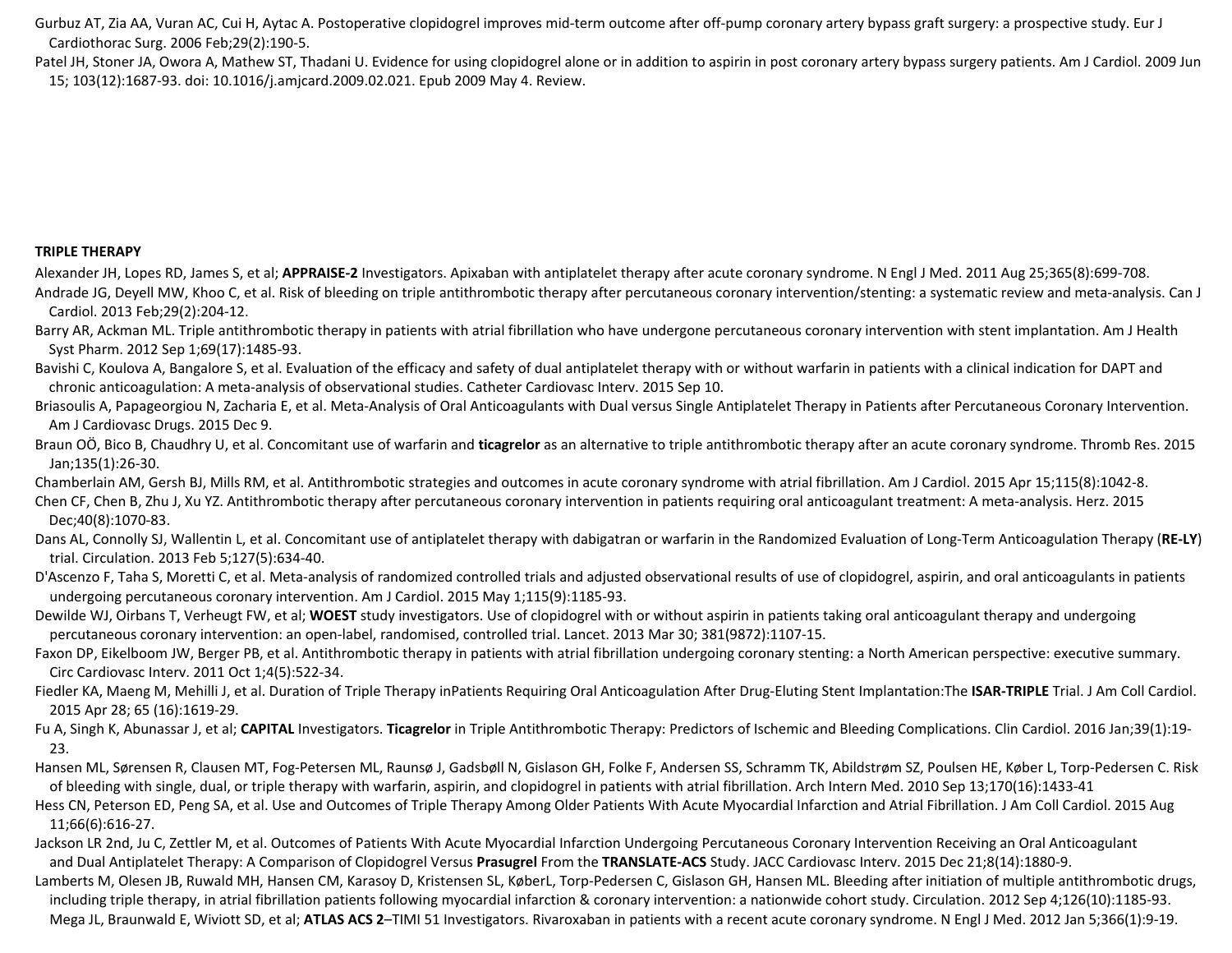- Lamberts M, Gislason GH, Olesen JB, Kristensen SL, Schjerning Olsen AM, Mikkelsen A, Christensen CB, Lip GY, Køber L, Torp-Pedersen C, Hansen ML. Oral anticoagulation & antiplatelets in atrial fibrillation patients after myocardial infarction & coronary intervention. J Am Coll Cardiol. 2013 Sep 10;62(11):981-9.
- Mennuni MG, Halperin JL, Bansilal S, et al. Balancing the Risk of Bleeding and Stroke in Patients With Atrial Fibrillation After Percutaneous Coronary Intervention (from the AVIATOR Registry). Am J Cardiol. 2015 Jul 1;116(1):37-42.
- Oldgren J, Budaj A, Granger CB, et al; RE-DEEM Investigators. Dabigatran vs. placebo in patients with acute coronary syndromes on dual antiplatelet therapy: a randomized, doubleblind, phase II trial. Eur Heart J. 2011 Nov;32(22):2781-9.
- Sambola A, Mutuberría M, García Del Blanco B, et al. Impact of Triple Therapy in Elderly Patients with Atrial Fibrillation Undergoing Percutaneous Coronary Intervention. PLoS One. 2016 Jan 25;11(1):e0147245.
- Sambola A, Mutuberría M, García Del Blanco B, et al. Effects of Triple Therapy in Patients With Non-Valvular Atrial Fibrillation Undergoing Percutaneous Coronary Intervention Regarding Thromboembolic Risk Stratification. Circ J. 2016 Jan 25;80(2):354-62.
- Sarafoff N, Martischnig A, Wealer J, et al. Triple therapy with aspirin, **prasugrel**, and vitamin K antagonists in patients with drug-eluting stent implantation and an indication for oral anticoagulation. J Am Coll Cardiol. 2013 May 21;61(20):2060-6.
- Valgimigli M, Patialiakas A, Thury A, et; **ZEUS** Investigators. Zotarolimus-eluting versus bare-metal stents in uncertain drug-eluting stent candidates. J Am Coll Cardiol. 2015 Mar 3;65(8):805-15.
- Zhao HJ, Zheng ZT, Wang ZH, et al. "Triple therapy" rather than "triple threat": a meta-analysis of the two antithrombotic regimens after stent implantation in patients receiving longterm oral anticoagulant treatment. Chest. 2011 Feb;139(2):260-70.

### **OTHERS**

- Udell JA, Bonaca MP, Collet JP, et al. Long-term dual antiplatelet therapy for secondary prevention of cardiovascular events in the subgroup of patients with **previous myocardial infarction**: a collaborative meta-analysis of randomized trials. Eur Heart J. 2016 Jan 21;37(4):390-9.
- Cutlip DE, Windecker S, Mehran R, et al; **Academic Research Consortium**. Clinical end points in coronary stent trials: a case for standardized definitions. Circulation. 2007 May 1;115(17):2344-51.

### **CEREBROVASCULAR INDICATIONS**

### **GUIDELINES**

- Bell AD, Roussin A, Cartier R, Chan WS, Douketis JD, Gupta A, Kraw ME, Lindsay TF, Love MP, Pannu N, Rabasa-Lhoret R, Shuaib A, Teal P, Théroux P, Turpie AG,Welsh RC, Tanguay JF; **Canadian Cardiovascular Society**. The use of antiplatelet therapy in the outpatient setting: Canadian Cardiovascular Society Guidelines. Can J Cardiol. 2011 May-Jun;27 Suppl A:S1-59 Coutts SB, Wein TH, Lindsay MP, et al; Heart, and Stroke Foundation Canada Canadian Stroke Best Practices Advisory Committee. **Canadian Stroke Best Practice Recommendations**: secondary prevention of stroke guidelines, update 2014. Int J Stroke. 2015 Apr;10(3):282-91.
- Guyatt GH, Akl EA, Crowther M, Gutterman DD, Schuünemann HJ; American College of Chest Physicians Antithrombotic Therapy and Prevention of Thrombosis Panel. Executive summary: Antithrombotic Therapy and Prevention of Thrombosis, 9th ed: **American College of Chest Physicians Evidence-Based Clinical Practice Guidelines**. Chest. 2012 Feb;141(2 Suppl):7S-47S.
- Kernan WN, Ovbiagele B, Black HR, et al; American Heart Association Stroke Council, Council on Cardiovascular and Stroke Nursing, Council on Clinical Cardiology, and Council on Peripheral Vascular Disease. Guidelines for the prevention of stroke in patients with stroke and transient ischemic attack: a guideline for healthcare professionals from the **American Heart Association/American Stroke Association**. Stroke. 2014 Jul;45(7):2160-236.
- Skanes AC, Healey JS, Cairns JA, Dorian P, Gillis AM, McMurtry MS, Mitchell, LB, Verma A, Nattel S; Canadian Cardiovascular Society Atrial FibrillationGuidelines Committee. Focused 2012 update of the **Canadian Cardiovascular Society Atrial fibrillation** guidelines: recommendations for stroke prevention and rate/rhythm control. Can J Cardiol. 2012 Mar-Apr;28(2):125-36.

### **TRIALS**

- ACTIVE Investigators, Connolly SJ, Pogue J, Hart RG, Hohnloser SH, Pfeffer M, Chrolavicius S, Yusuf S. Effect of clopidogrel added to aspirin in patients with atrial fibrillation **(ACTIVE A)**. N Engl J Med. 2009 May 14;360(20):2066-78.
- ACTIVE Writing Group of the ACTIVE Investigators, Connolly S, Pogue J, Hart R, Pfeffer M, Hohnloser S, Chrolavicius S, Pfeffer M, Hohnloser S, Yusuf S. Clopidogrel plus aspirin versus oral anticoagulation for atrial fibrillation in the Atrial fibrillation Clopidogrel Trial with Irbesartan for prevention of Vascular Events **(ACTIVE W)**: a randomised controlled trial. Lancet. 2006 Jun 10;367(9526):1903-12.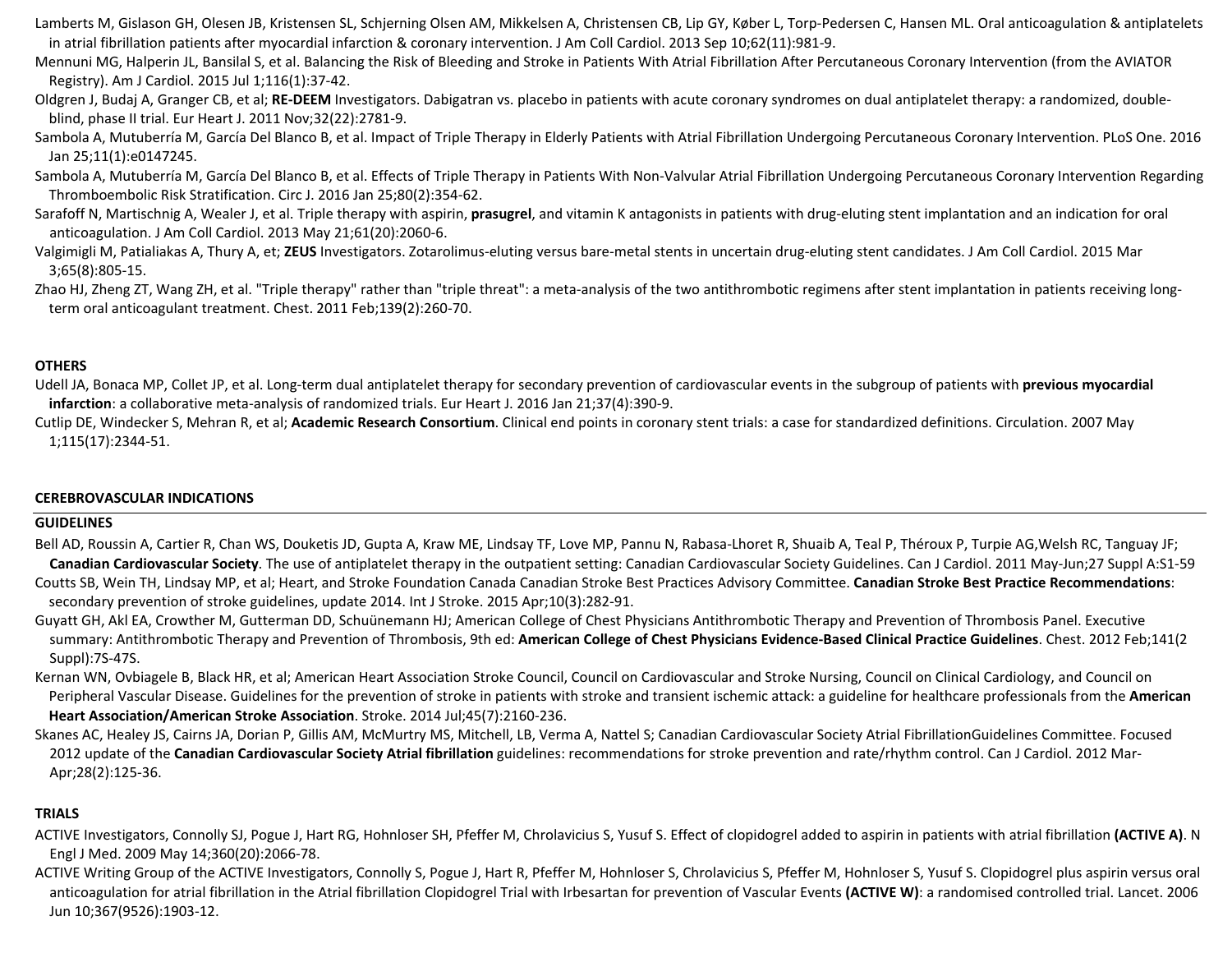Bhatt DL, Fox KA, Hacke W, et al; **CHARISMA** Investigators. Clopidogrel and aspirin versus aspirin alone for the prevention of atherothrombotic events. N Engl J Med. 2006 Apr 20;354(16):1706-17.

Chimowitz MI, Lynn MJ, Derdeyn CP, et al; **SAMMPRIS** Trial Investigators. Stenting versus aggressive medical therapy for intracranial arterial stenosis. NEngl J Med. 2011 Sep 15;365(11):993-1003.

Chiu D, Klucznik RP, Turan TN, et al. Enrollment volume effect on risk factor control and outcomes in the **SAMMPRIS** trial. Neurology. 2015 Dec 15;85(24):2090-7.

Derdeyn CP, Chimowitz MI, Lynn MJ, et al; Stenting and Aggressive Medical Management for Preventing Recurrent Stroke in Intracranial Stenosis Trial Investigators. Aggressive medical treatment with or without stenting in high-risk patients with intracranial artery stenosis **(SAMMPRIS): the final results of a randomised trial**. Lancet. 2014 Jan 25;383(9914):333-41.

Diener HC, Bogousslavsky J, Brass LM, et al; MATCH investigators. Aspirin and clopidogrel compared with clopidogrel alone after recent ischaemic stroke or transient ischaemic attack in high-risk patients (MATCH): randomised, double-blind, placebo-controlled trial. Lancet. 2004 Jul 24-30;364(9431):331-7.

Kennedy J, Hill MD, Ryckborst KJ, et al; FASTER Investigators. Fast assessment of stroke and transient ischaemic attack to prevent early recurrence (FASTER): a randomised controlled pilot trial. Lancet Neurol. 2007 Nov;6(11):961-9.

Kim JT, Park MS, Choi KH, et al. Different Antiplatelet Strategies in Patients With New Ischemic Stroke While Taking Aspirin. Stroke. 2016 Jan;47(1):128-34.

**SPS3** Investigators, Benavente OR, Hart RG, McClure LA, et al. Effects of clopidogrel added to aspirin in patients with recent lacunar stroke. N Engl J Med. 2012 Aug 30;367(9):817-25. Wang Y, Wang Y, Zhao X, et al; CHANCE Investigators. Clopidogrel with aspirin in acute minor stroke or transient ischemic attack. N Engl J Med. 2013 Jul 4;369(1):11-9.

Wang Y, Pan Y, Zhao X, et al; CHANCE Investigators. Clopidogrel With Aspirin in Acute Minor Stroke or Transient Ischemic Attack **(CHANCE) Trial: One-Year Outcomes**. Circulation. 2015 Jul 7;132(1):40-6.

Wiviott SD, Braunwald E, McCabe CH, et al; TRITON-TIMI 38 Investigators. Prasugrel versus clopidogrel in patients with acute coronary syndromes. N Engl J Med. 2007 Nov 15; 357(20):2001-15.